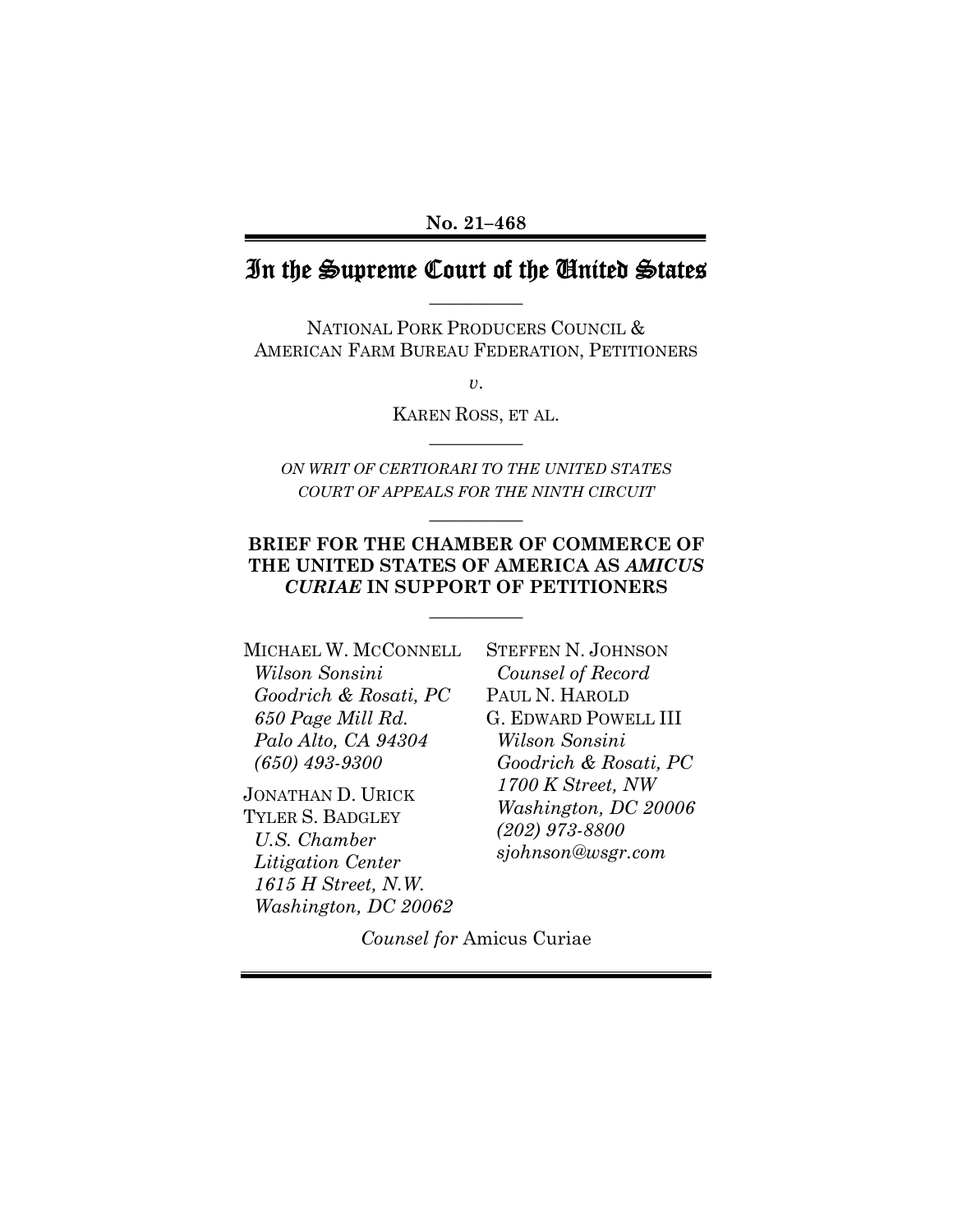## **QUESTION PRESENTED**

Whether the Commerce Clause permits a State to impose penalties on imports of a product solely on account of objections to the way it was produced in another State, in the absence of any material effects within the importing State.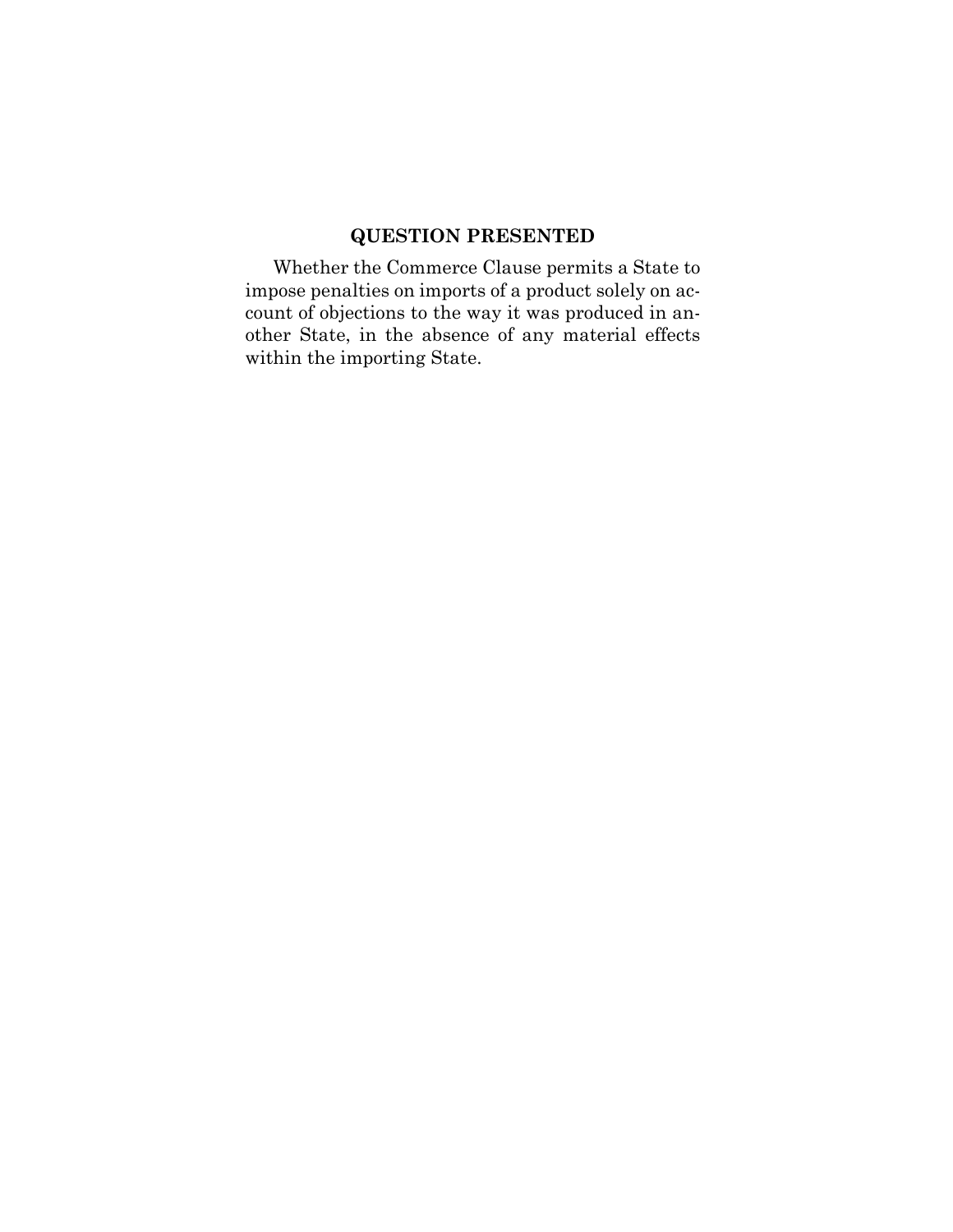## **TABLE OF CONTENTS**

|    |             | STATEMENT OF INTEREST OF AMICUS                                                                                                                |
|----|-------------|------------------------------------------------------------------------------------------------------------------------------------------------|
|    |             | INTRODUCTION AND SUMMARY OF                                                                                                                    |
|    |             |                                                                                                                                                |
|    |             |                                                                                                                                                |
| I. |             | The Constitution does not permit States                                                                                                        |
|    |             | A. The rule against extraterritorial<br>regulation follows from the equality                                                                   |
|    |             | B. Any power of a State to regulate<br>commerce outside of its borders was<br>delegated to the federal government<br>by the Commerce Clause 11 |
|    |             | The Constitution vested all power<br>1.<br>over interstate commerce<br>exclusively in Congress 14                                              |
|    |             | Although States lack commerce<br>2.<br>power, they can legislate in ways                                                                       |
|    | $C_{\cdot}$ | The structure of the Constitution<br>presupposes and reinforces the rule<br>against extraterritorial regulation by                             |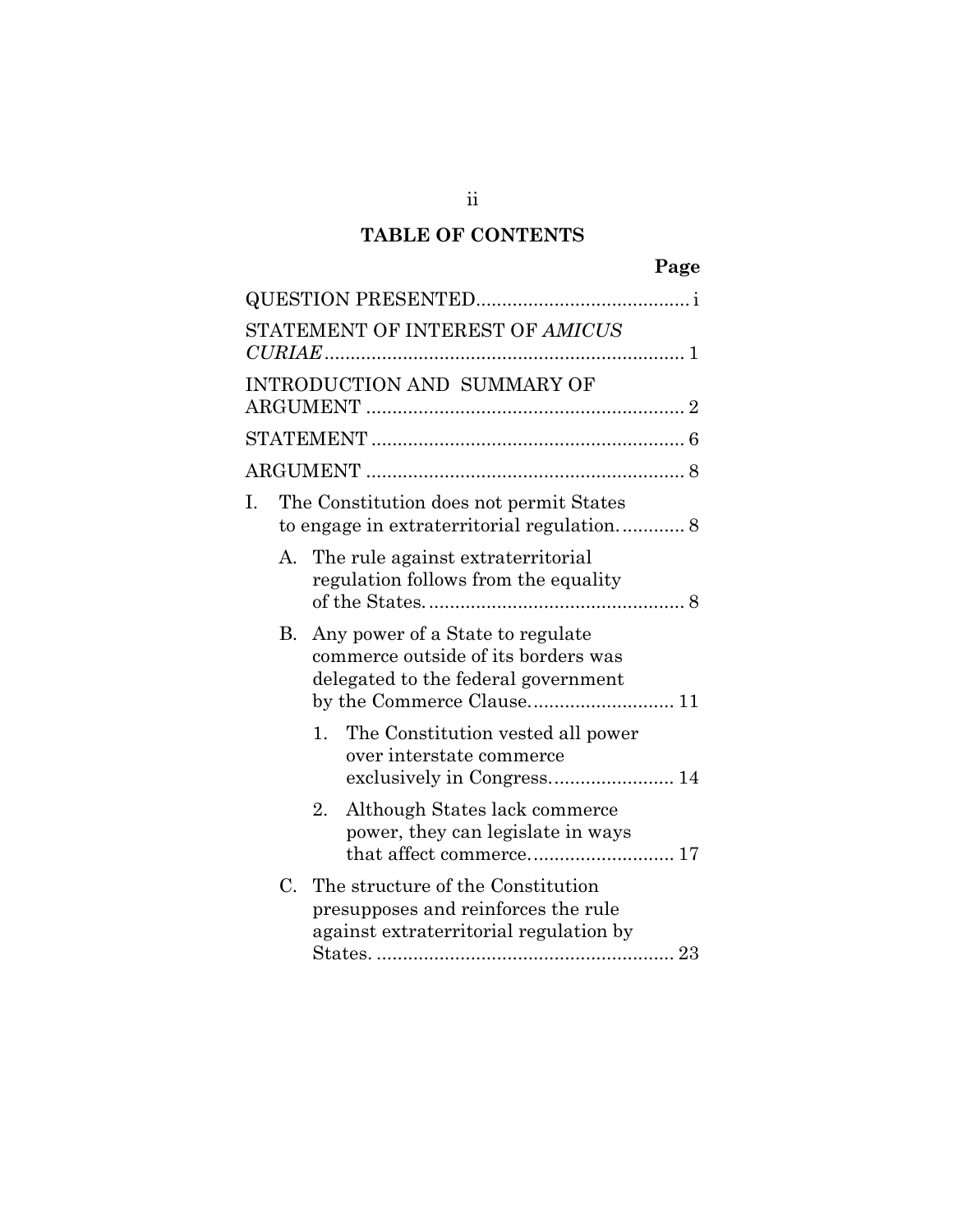| II. Proposition 12 impermissibly regulates<br>conduct that lawfully takes place in<br>other States, and thus attempts to<br>exercise a power that California does not            |  |
|----------------------------------------------------------------------------------------------------------------------------------------------------------------------------------|--|
| III. This Court need not apply <i>Pike</i> balancing<br>to conclude that California lacks the<br>power to enact this law, but the law<br>nonetheless fails to serve a legitimate |  |
| IV. California is increasingly leveraging its<br>regulatory power over the largest state<br>product market in the Nation to regulate                                             |  |
|                                                                                                                                                                                  |  |
|                                                                                                                                                                                  |  |

iii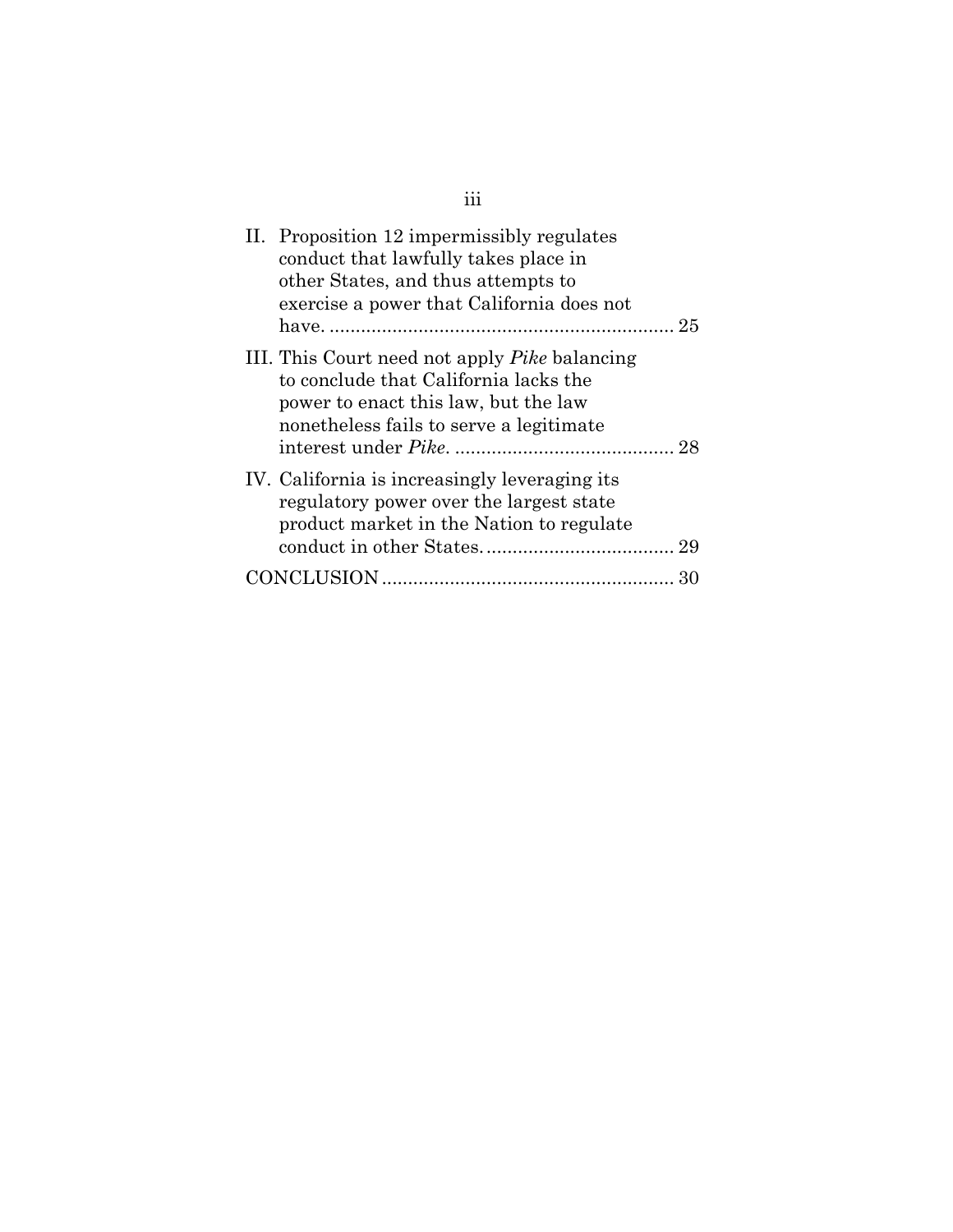## **TABLE OF AUTHORITIES**

# **Page(s)**

## **Cases:**

| Allgeyer v. Louisiana,              |
|-------------------------------------|
| BMW of North America, Inc. v. Gore, |
| Board of Trs. v. United States,     |
| Bonaparte v. Tax Court,             |
| Boyle v. Zacharie,                  |
| Brown v. Maryland,                  |
| City of New York v. Miln,           |
| Cooley v. Bd. of Wardens,           |
| Coyle v. Smith,                     |
| Edgar v. MITE Corp.,                |
| Franchise Tax Bd. of Cal. v. Hyatt, |
| Gibbons v. Ogden,                   |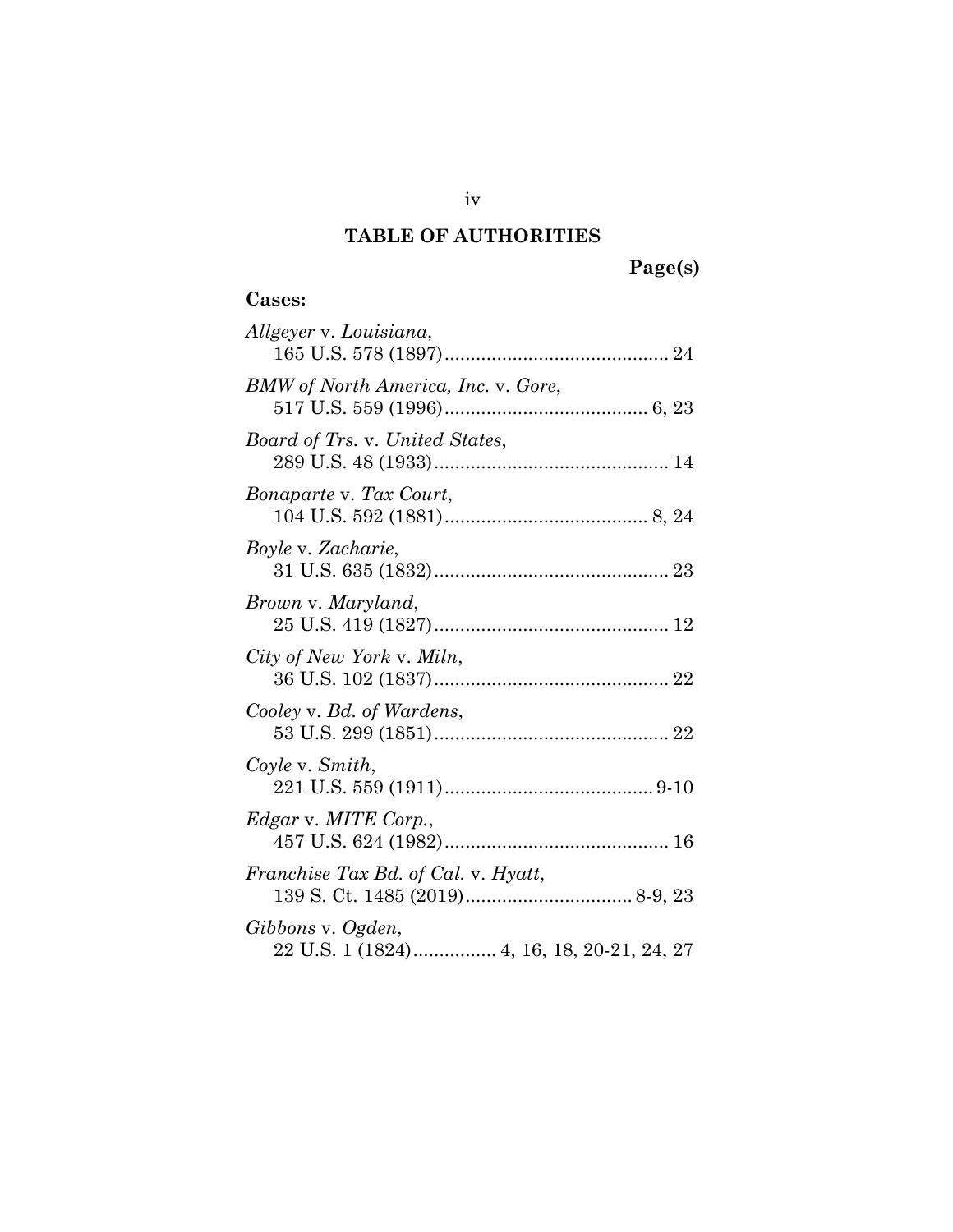| <i>Healy v. Beer Inst., Inc.,</i>                    |
|------------------------------------------------------|
| Home Ins. Co. v. Dick,                               |
| Klaxon Co. v. Stentor Electric<br>Manufacturing Co., |
| Lane Cty. v. Oregon,                                 |
| Leisy v. Hardin,                                     |
| McIlvaine v. Coxe's Lessee,                          |
| Merrill Lynch, Pierce, Fenner Smith v. Ware,         |
| New Jersey v. Delaware,                              |
| New York Life Ins. Co. v. Head,                      |
| Ogden v. Saunders,                                   |
| Pennoyer v. Neff,                                    |
| Phillips Petroleum Co. v. Shutts,                    |
| Pike v. Bruce Church, Inc.,                          |
| Prigg v. Pennsylvania,                               |

v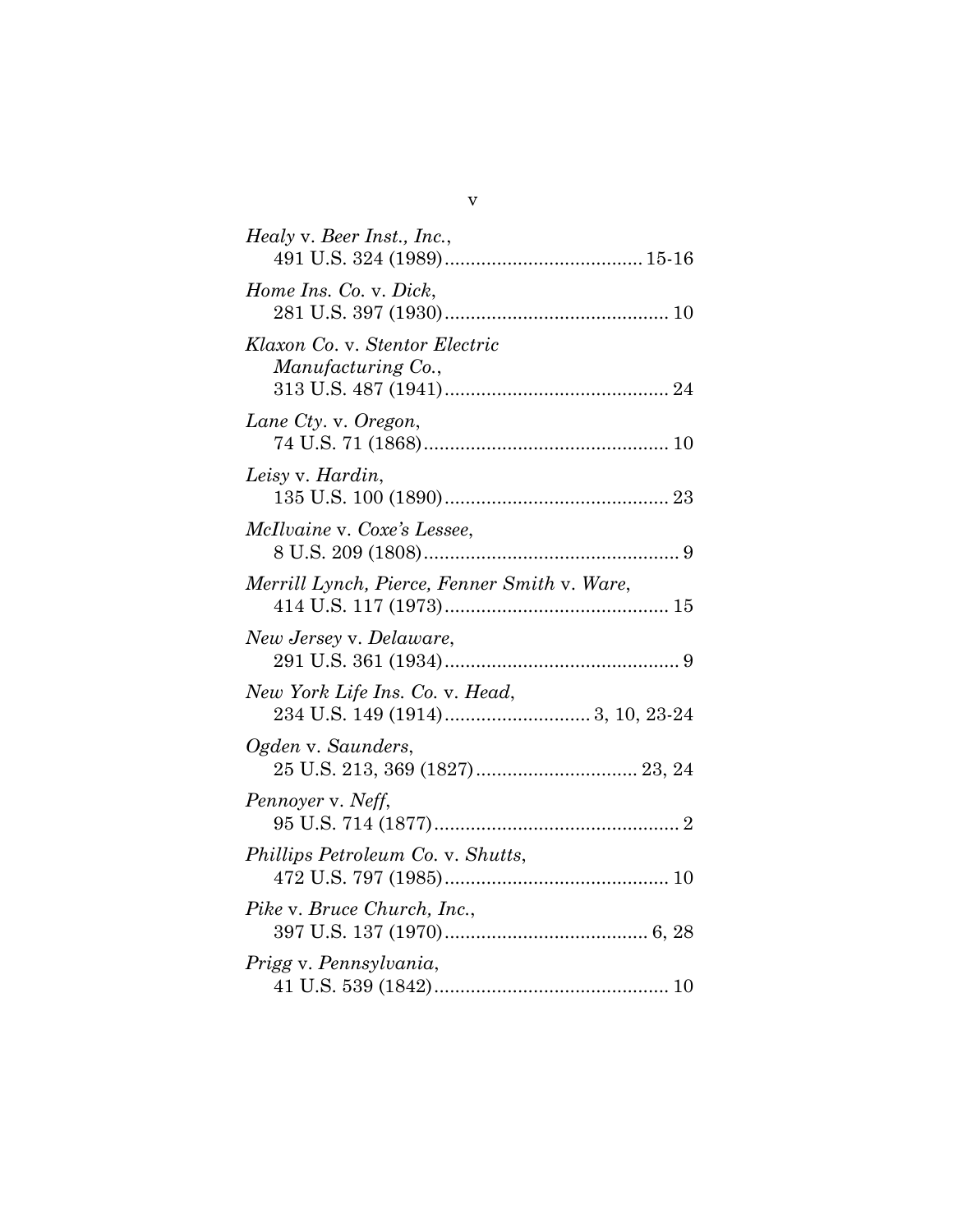| Reeves Inc. v. Stake,                     |
|-------------------------------------------|
| Saenz v. Roe,                             |
| Seminole Tribe of Fla. v. Florida,        |
| Shelby Cty., Ala. v. Holder,              |
| Strassheim v. Daily,                      |
| Wickard v. Filburn,                       |
| Willson v. Black-Bird Creek Marsh Co.,    |
| World-Wide Volkswagen Corp. v. Woodson,   |
| <b>Statutes and Regulations:</b>          |
| Act of March 15, 1785, Ch. XXXIV  11      |
| Act of May, 1783, Ch. LXXIX, § XIV  12    |
| Acts and laws of the State of Connecticut |
|                                           |
| Cal. Health & Saf. Code:                  |
|                                           |
|                                           |

vi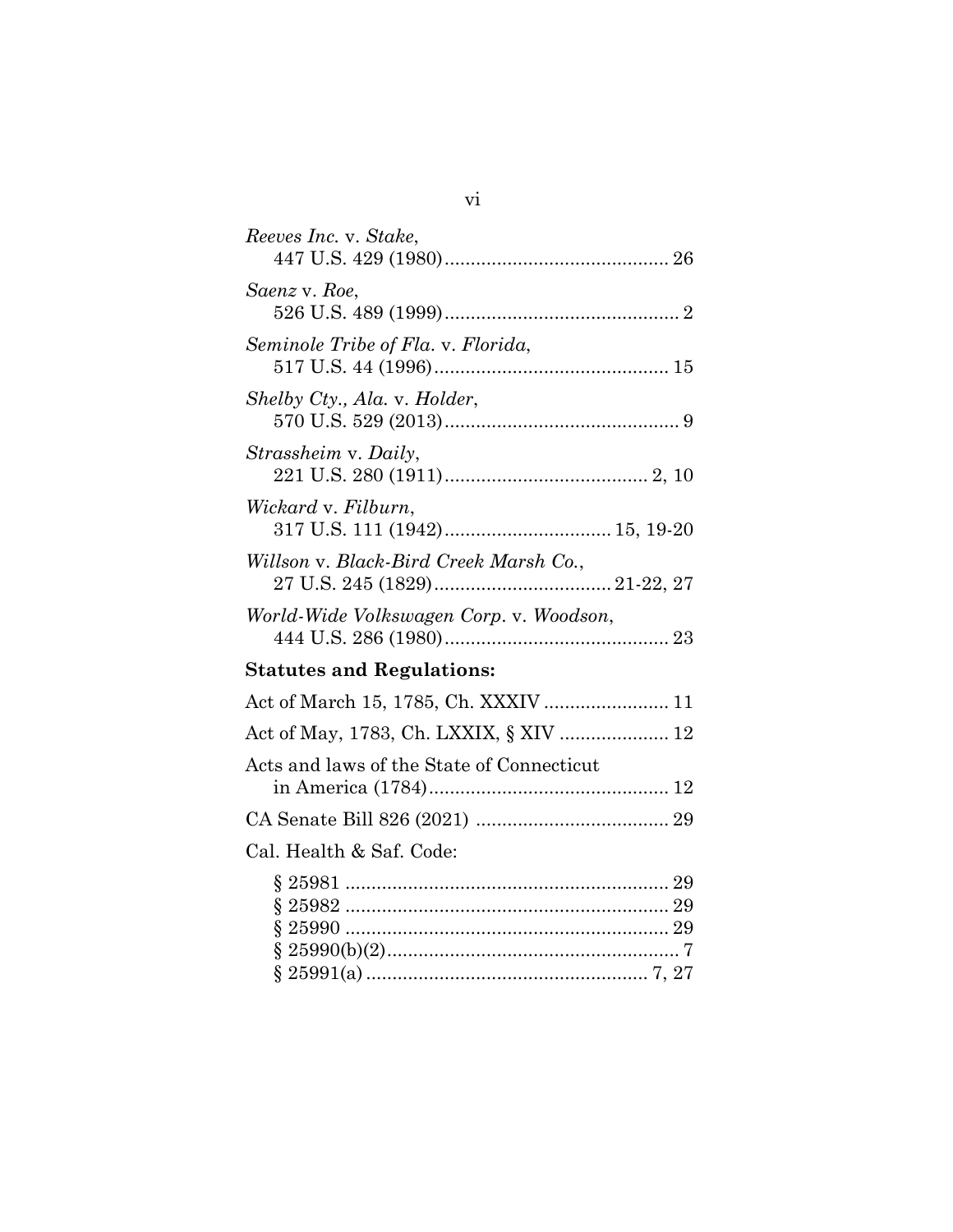| <b>Constitutional Provisions:</b>                                                                                                                                            |
|------------------------------------------------------------------------------------------------------------------------------------------------------------------------------|
|                                                                                                                                                                              |
|                                                                                                                                                                              |
| <b>Other Authorities:</b>                                                                                                                                                    |
|                                                                                                                                                                              |
| William F. Baxter, Choice of Law and the<br>Federal System,                                                                                                                  |
| 1 E. de Vattel, The Law of Nations                                                                                                                                           |
| 2 The Debates in the Several State Conventions<br>on the Adoption of the Federal Constitution<br>(Jonathan Elliot ed., Washington 1836) 14                                   |
| Brannon P. Denning, Confederation-Era<br>Discrimination Against Interstate<br>Commerce and the Legitimacy of the<br>Dormant Commerce Clause Doctrine,                        |
| The Federalist No. 7 (Hamilton) (1787)  13                                                                                                                                   |
| The Federalist No. 42 (Madison) (1788) 13                                                                                                                                    |
| Barry Friedman & Daniel T. Deacon, A<br>Course Unbroken: The Constitutional<br>Legitimacy of the Dormant Commerce<br>Clause,<br>97 Va. L. Rev. 1877 (2011) 11, 13, 15, 18-19 |
| Henry J. Friendly, The Historic Basis of<br>Diversity Jurisdiction,                                                                                                          |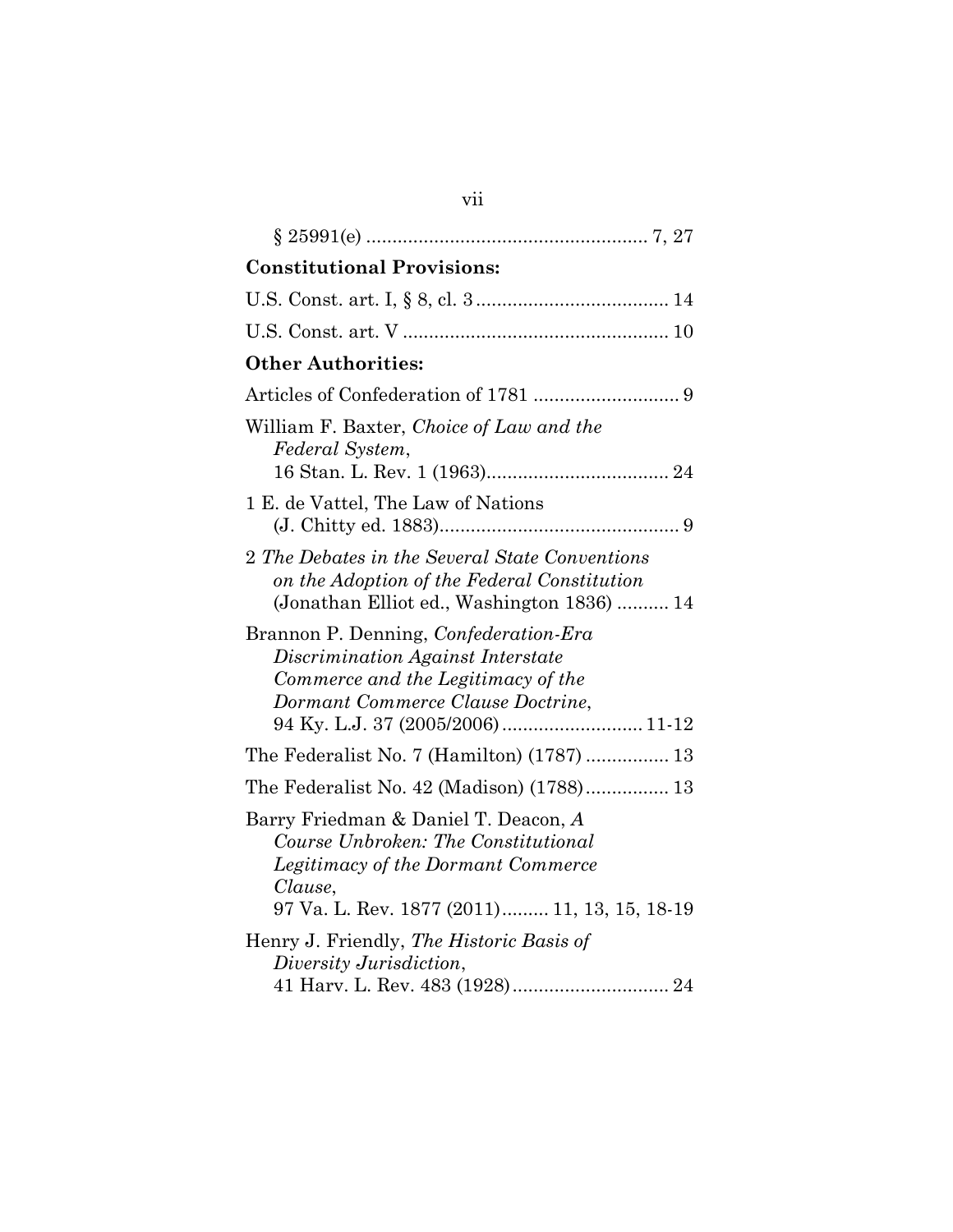## viii

| Douglas Laycock, Equal Citizens of Equal<br>and Territorial States: The Constitutional<br>Foundations of Choice of Law,                         |
|-------------------------------------------------------------------------------------------------------------------------------------------------|
| 1 Letters from the Federal Farmer No. 6                                                                                                         |
| James Madison, "Vices of the Political System<br>of the U. States," in The Writings of James<br><i>Madison</i> (Gaillard Hunt ed., 1900)  4     |
| Cathy D. Matson & Peter S. Onuf, A Union<br>of Interests: Political and Economic<br>Thought in Revolutionary America                            |
| Caleb Nelson, The Persistence of General Law,                                                                                                   |
| Curtis P. Nettels, The Emergence of $a$<br>National Economy, 1775-1815 (1962)  12                                                               |
| Saikrishna Prakash, Our Three Commerce<br>Clauses and the Presumption of<br><i>Intrasentence Uniformity,</i><br>55 Ark. L. Rev. 1149 (2003)  16 |
| 1 The Records of the Federal Convention<br>of 1787 (Max Farrand ed., rev. ed. 1937) 18                                                          |
| 2 The Records of the Federal Convention<br>of 1787<br>(Max Farrand ed., rev. ed. 1937) 13, 14, 17                                               |
| 3 The Records of the Federal Convention<br>of 1787<br>(Max Farrand ed., rev. ed. 1937) 11, 13, 16-18                                            |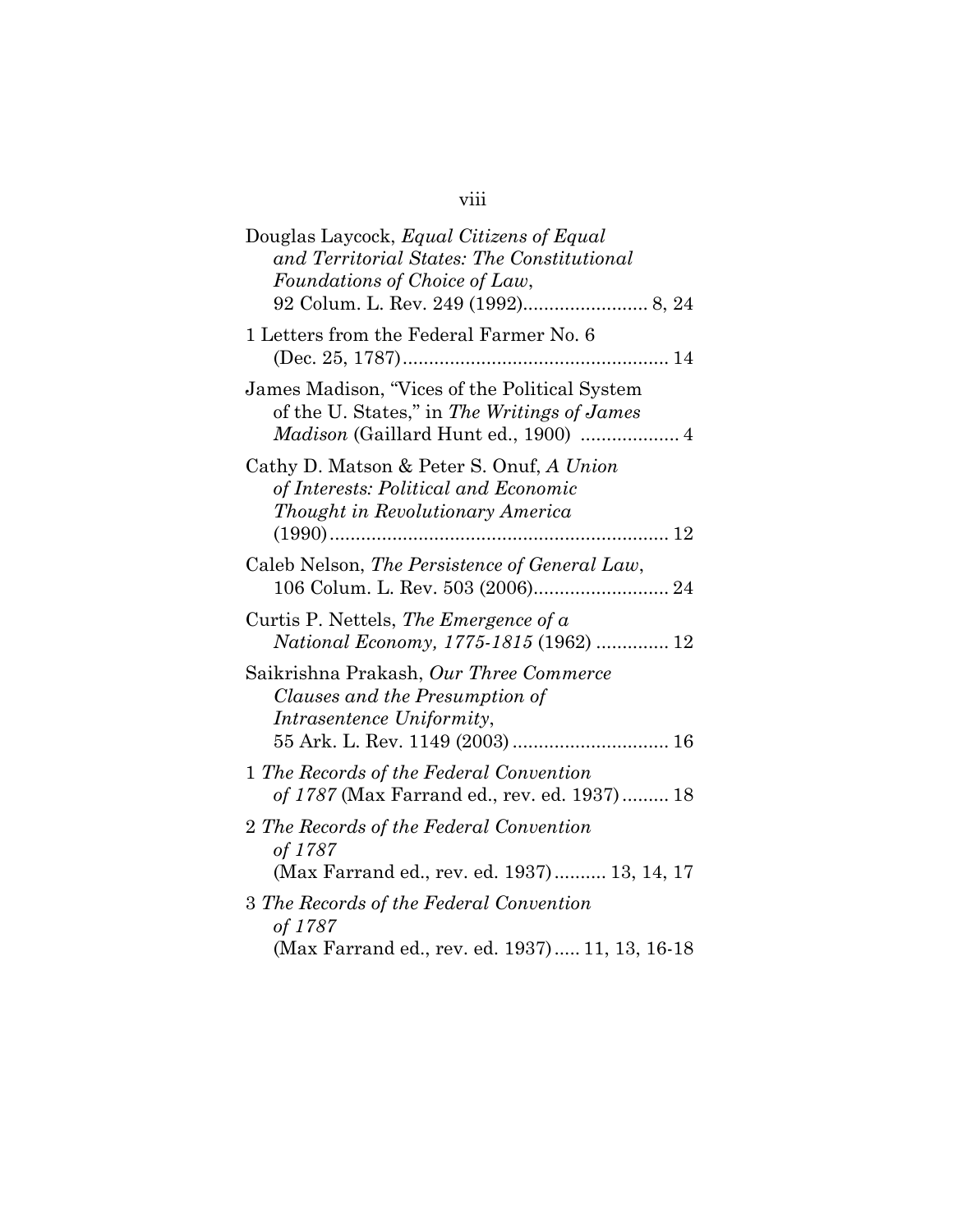| Stephen Sachs, Constitutional Backdrops,                                                                |
|---------------------------------------------------------------------------------------------------------|
| E. Wilder Spalding, New York in the<br>Critical Period 1783-1789 (1932) 12                              |
| Ilan Wurman, The Origins of Substantive<br>Due Process,<br>87 U. Chi. L. Rev. Online 815 (2020)  20, 22 |

## ix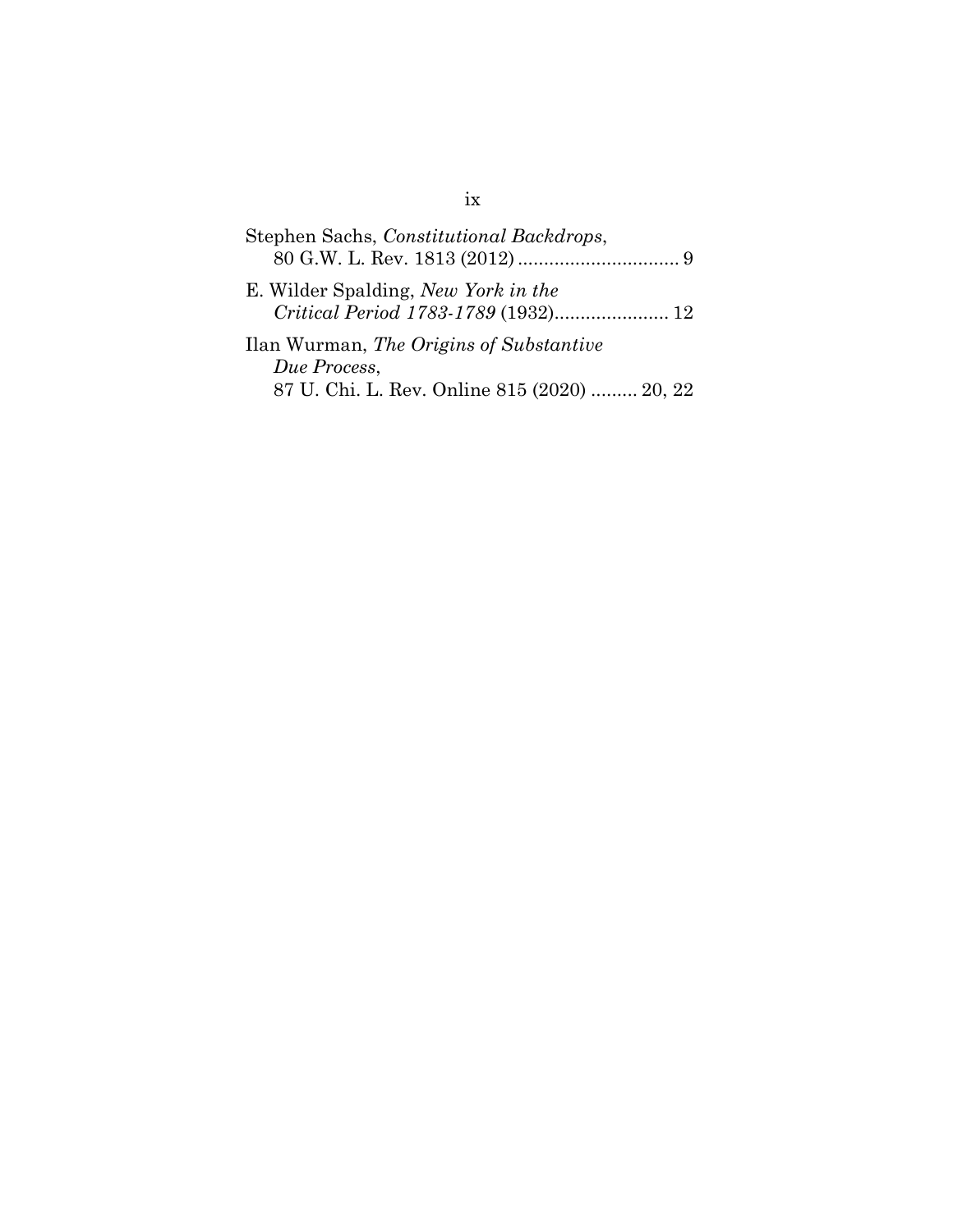### **STATEMENT OF INTEREST OF** *AMICUS CURIAE***<sup>1</sup>**

*Amicus* the Chamber of Commerce of the United States of America is the world's largest business federation. It represents approximately 300,000 direct members and indirectly represents the interests of more than three million companies and professional organizations of every size, in every industry sector, and from every region of the country. An important function of the Chamber is to represent the interests of its members in matters before Congress, the Executive Branch, and the courts. To that end, the Chamber regularly files *amicus curiae* briefs in cases of concern to the Nation's business community.

This is such a case. California's Proposition 12 regulates how pork is produced nationwide, and its requirements threaten to multiply costs at every step of the supply chain. Pork producers outside California raise 99.87% of the Nation's pork. If Proposition 12 is allowed to stand, those producers will be required to spend hundreds of millions of dollars—potentially bankrupting costs—to retrofit their facilities in hopes of complying with the law, even though the choice was not California's to make.

More broadly, if Proposition 12 stands, California and other States commanding large market shares will be able to impose their notions of sound public policy on the people of other States, enforced through

<sup>&</sup>lt;sup>1</sup> No counsel for any party authored this brief in whole or in part, and no person other than *amicus*, its members, and its counsel made a financial contribution to the preparation or submission of this brief. All parties have consented to the filing of this brief.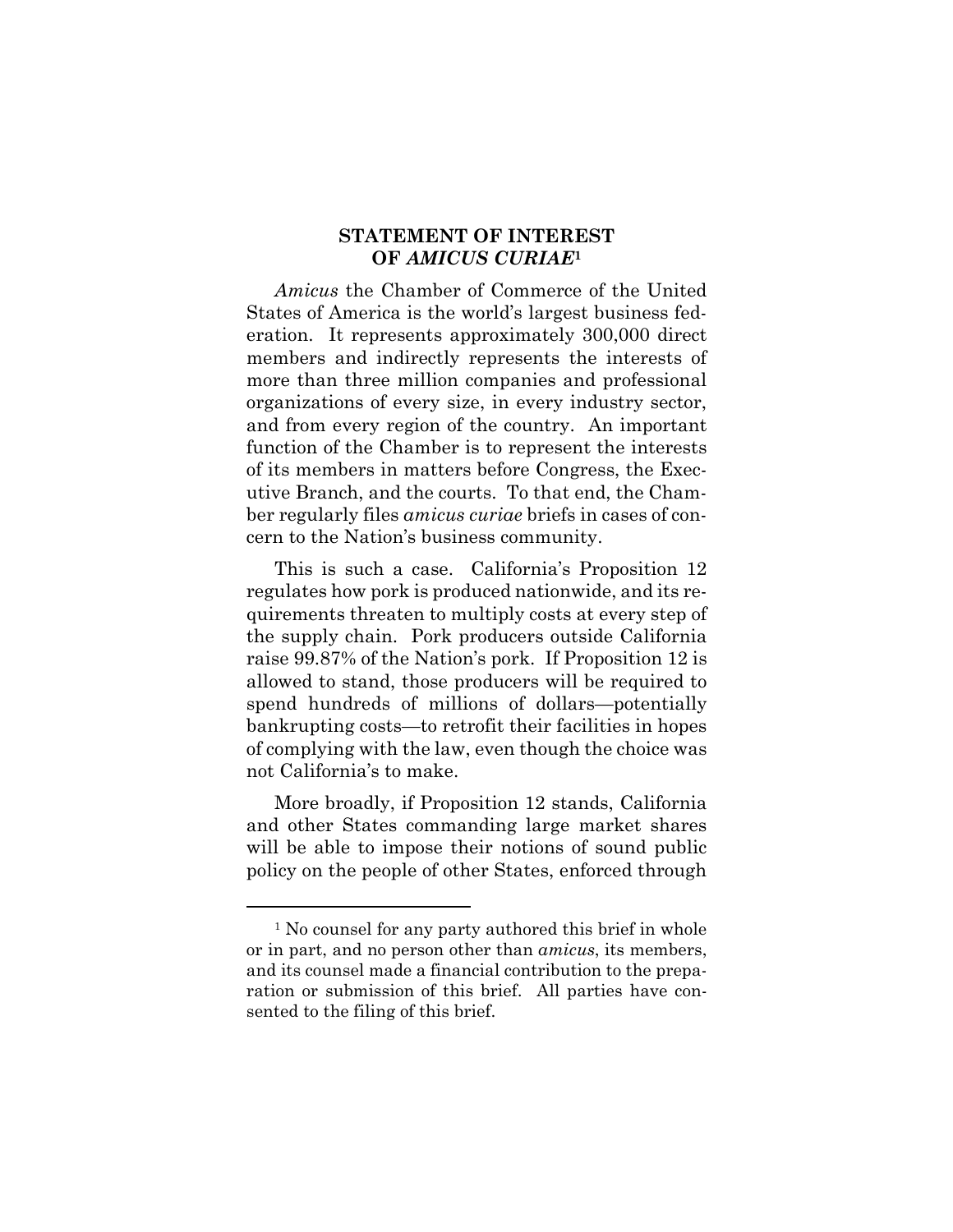import restrictions and boycotts like this one. That is something that the Constitution's Framers specifically sought to prevent. The Chamber thus submits this brief to shed light on the historical basis for the constitutional rule implicated here—that the States may not arrogate to themselves Congress's power to regulate interstate commerce or other States' power to regulate their internal affairs.

### **INTRODUCTION AND SUMMARY OF ARGUMENT**

One fundamental presupposition of our system of interstate federalism is that States have authority only to regulate activities within their own jurisdiction. What happens in other States is the business of those States or—where goods or services cross state lines—of the federal government. Larger States cannot impose their will on smaller States.

<span id="page-11-2"></span><span id="page-11-1"></span><span id="page-11-0"></span>This fundamental principle is reflected in the overall structure of the U.S. Constitution and several of its specific provisions—including the Due Process Clause, the Full Faith and Credit Clause, Article IV's Privileges and Immunities Clause, and (relevant here) the Commerce Clause. When it comes to impositions on life, liberty, or property, the States generally may not punish people for deeds done in other States (*Strassheim* v. *Daily*, 221 U.S. 280, 285 (1911)), and courts may not serve process on parties outside their territorial jurisdiction (*Pennoyer* v. *Neff*, 95 U.S. 714, 727 (1877)). When it comes to interstate travel, the States may not exclude citizens of other States on account of what they did elsewhere. *Saenz* v. *Roe*, 526 U.S. 489, 500 (1999). And when it comes to commerce, the States may not bar the importation of goods from other States because of how they were manufactured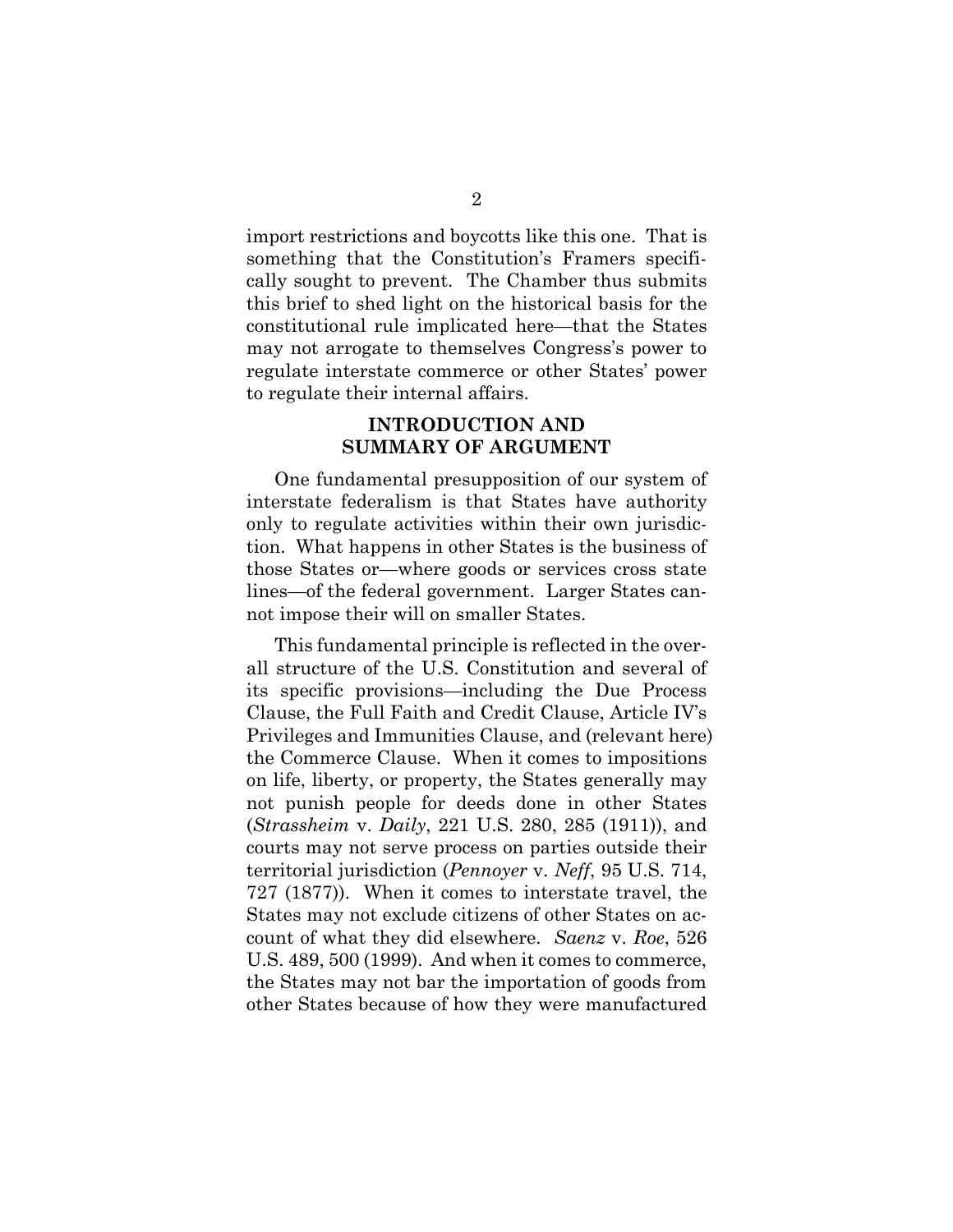elsewhere—in the absence of material effects within the State. In short, the principle that the statutes of one State may not "operate beyond the jurisdiction of that State \* \* \* lies at the foundation" of numerous constitutional provisions and "is so obviously the necessary result of the Constitution that it has rarely been called in question." *New York Life Ins. Co.* v. *Head*, 234 U.S. 149, 161-162 (1914).

<span id="page-12-0"></span>In each of these constitutional contexts, States are limited to laws affecting the health, safety, or welfare of their own citizens. If, for example, an imported product would have a deleterious effect on the health, safety, or welfare of the importing State's own citizens, the importing State may keep it out. But it cannot ban out-of-state products because of considerations or events that took place outside its borders and have no material effects within the State. It cannot block interstate commerce for the purpose of coercing or influencing the way people behave in other States.

Things are different in the international arena, where sovereigns, including the United States, have plenary authority over the movement of goods and people across their borders, and may use that power in service of political and diplomatic objectives well beyond their own citizens' direct welfare. Under the Constitution, by contrast, the several States wholly gave up the power to regulate interstate (as well as international and tribal) commerce, creating a constitutionally grounded common market. To be sure, States retain police powers, the exercise of which may have incidental effects on commerce in other States. But they have no power over interstate commerce as such. They cannot interfere with the movement of goods and persons across state lines with the object of influencing the conduct of the residents of other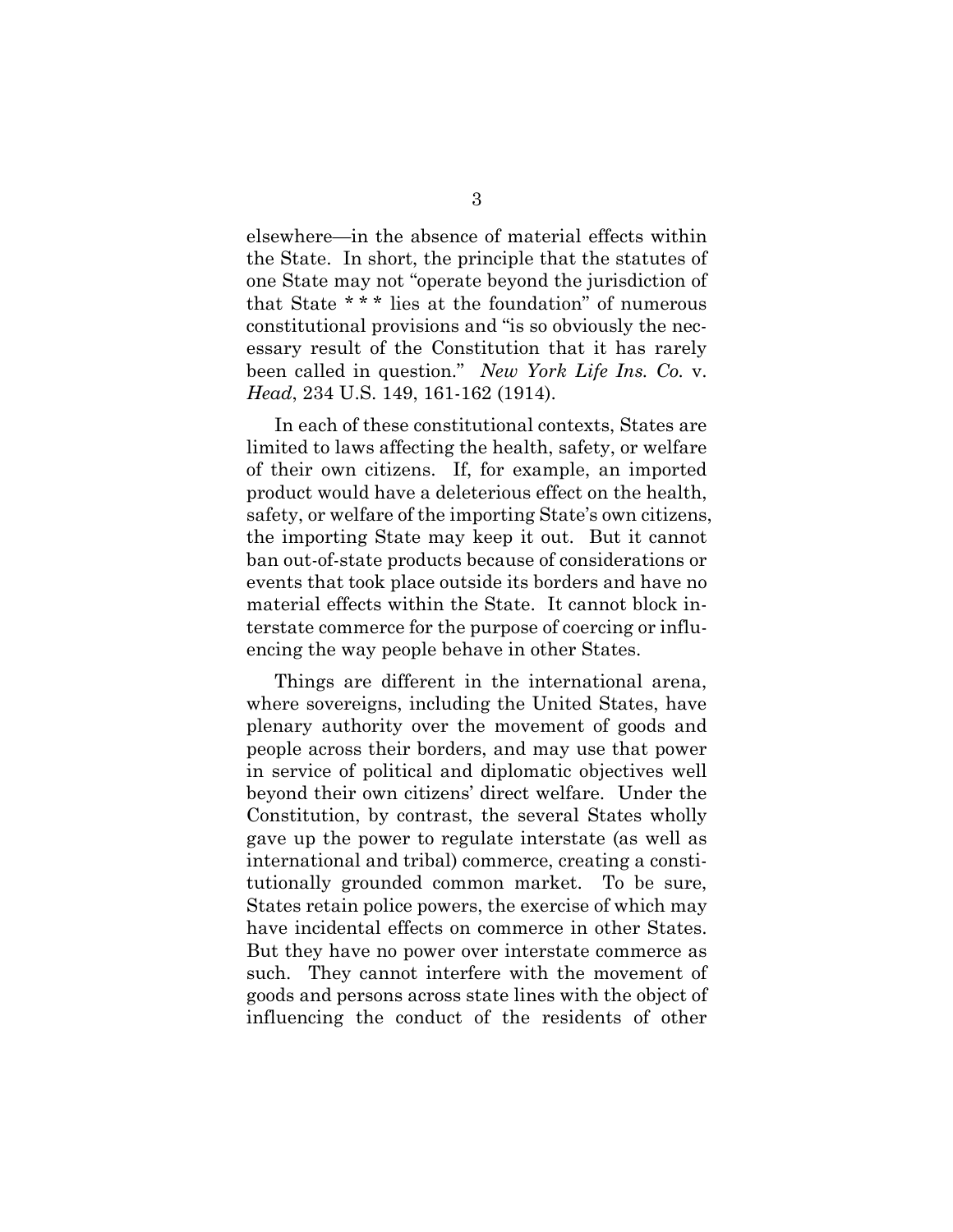States—absent some material effect on the welfare of their own citizens resulting from the presence or use of the product inside their borders.

<span id="page-13-1"></span>This principle was well known to the Framers and followed consistently by this Court in its first century. The Commerce Clause was a reaction to the chaos wrought by States' protectionist and extraterritorial measures under the Articles of Confederation. As James Madison observed, "[t]he practice of many States in restricting the commercial intercourse with other States \* \* \* is certainly adverse to the spirit of the Union, and tends to beget retaliating regulations, not less expensive & vexatious in themselves, than they are destructive of the general harmony." James Madison, "Vices of the Political System of the U. States," *in The Writings of James Madison* (Gaillard Hunt ed., 1900) (written shortly before he left for the Constitutional Convention in May, 1787). The Framers and this Court's early decisions thus distinguished between States' "regulations of police, respecting the public health," which were valid, and States' "regulations of the commerce of the United States," which were not. *Gibbons* v. *Ogden*, 22 U.S. 1, 178 (1824).

<span id="page-13-0"></span>Applying this principle does not require any subjective balancing of interests by the courts. They need only ask where the evil that the regulation seeks to prevent would occur. If it would occur within the State imposing the regulation, as a result of the sale or use of the product within the State, then the regulation is a legitimate exercise of the police power. If the evil would occur in some other State—such as the State of production—then the regulation is outside the scope of the police power and is a bare intrusion into the regulation of interstate commerce.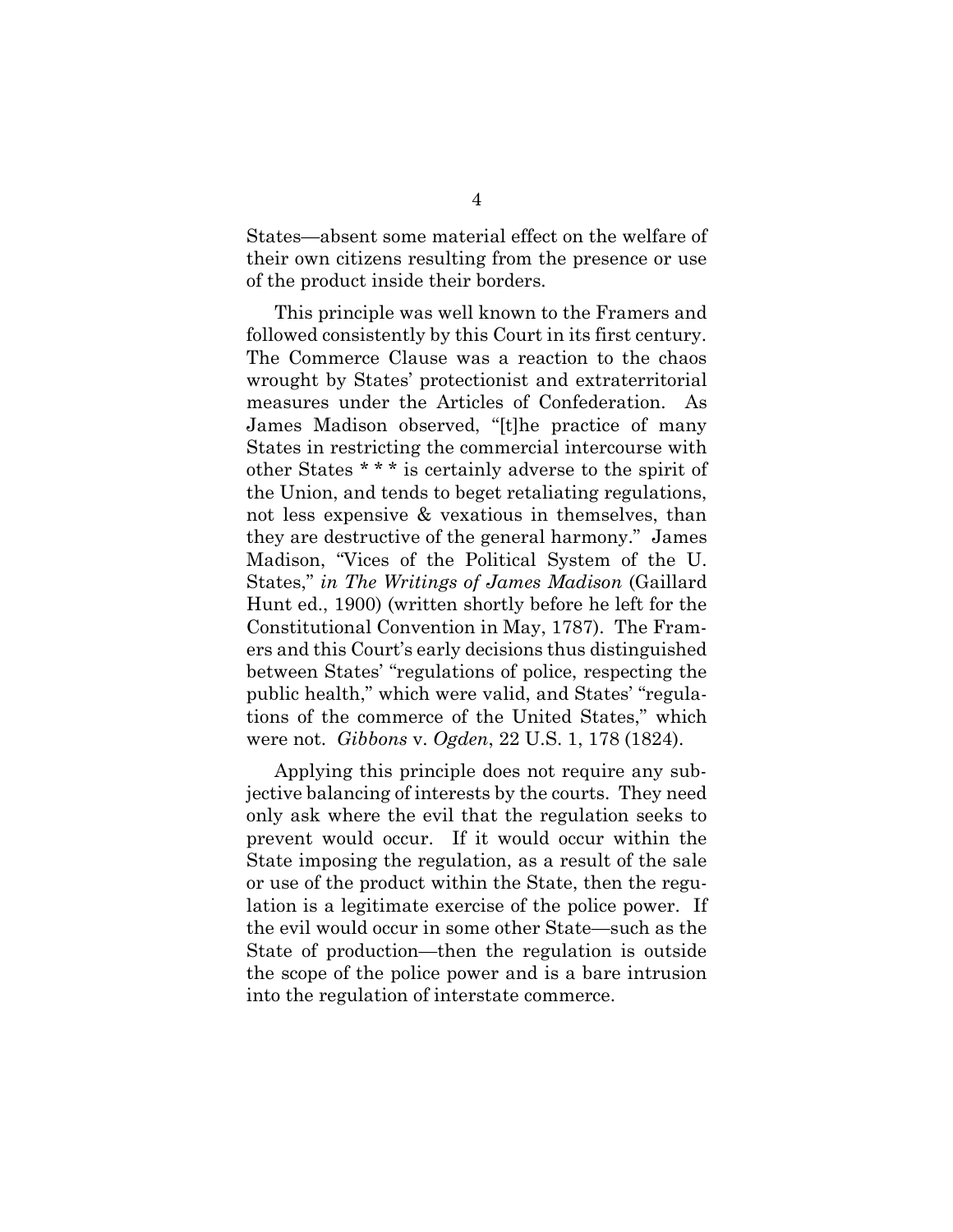On the facts of this case, the application of this principle is clear. The object of California's law is preventing cruelty to animals—an entirely legitimate objective. But California's authority to do so is confined to its territorial limits. Other States are equally free to determine how animals should be treated within their borders. With respect to imports, any violation of California's desired code of conduct toward animals already occurred in the State of production, before the product reached California's borders. Nothing in the use of the product within California has any bearing on the statutory purpose.

If California were permitted to enforce this law, it would be free to use its considerable market power to impose its political will on the people of other States in countless other ways. It could block importation of goods not made in compliance with California's labor laws, or by companies that select board members in ways that are lawful where they operate but not lawful in California. It could attempt to reduce water pollution in Minnesota by banning the importation of certain paper products into California—even though that paper would cause no more pollution in California than any other. Indeed, it could enact a comprehensive system of nationwide Environmental, Social, and Governance (ESG) regulations, enforced by blocking interstate commerce from flowing into California when it comes from companies that do not comply.

Nor would attempts to regulate companies beyond state borders be limited to California. Other States would block interstate commerce based on quite different policy preferences. Such laws may be good or bad on their policy merits, but it is up to Congress, not the legislature of a single State, to enact and enforce nationwide regulations.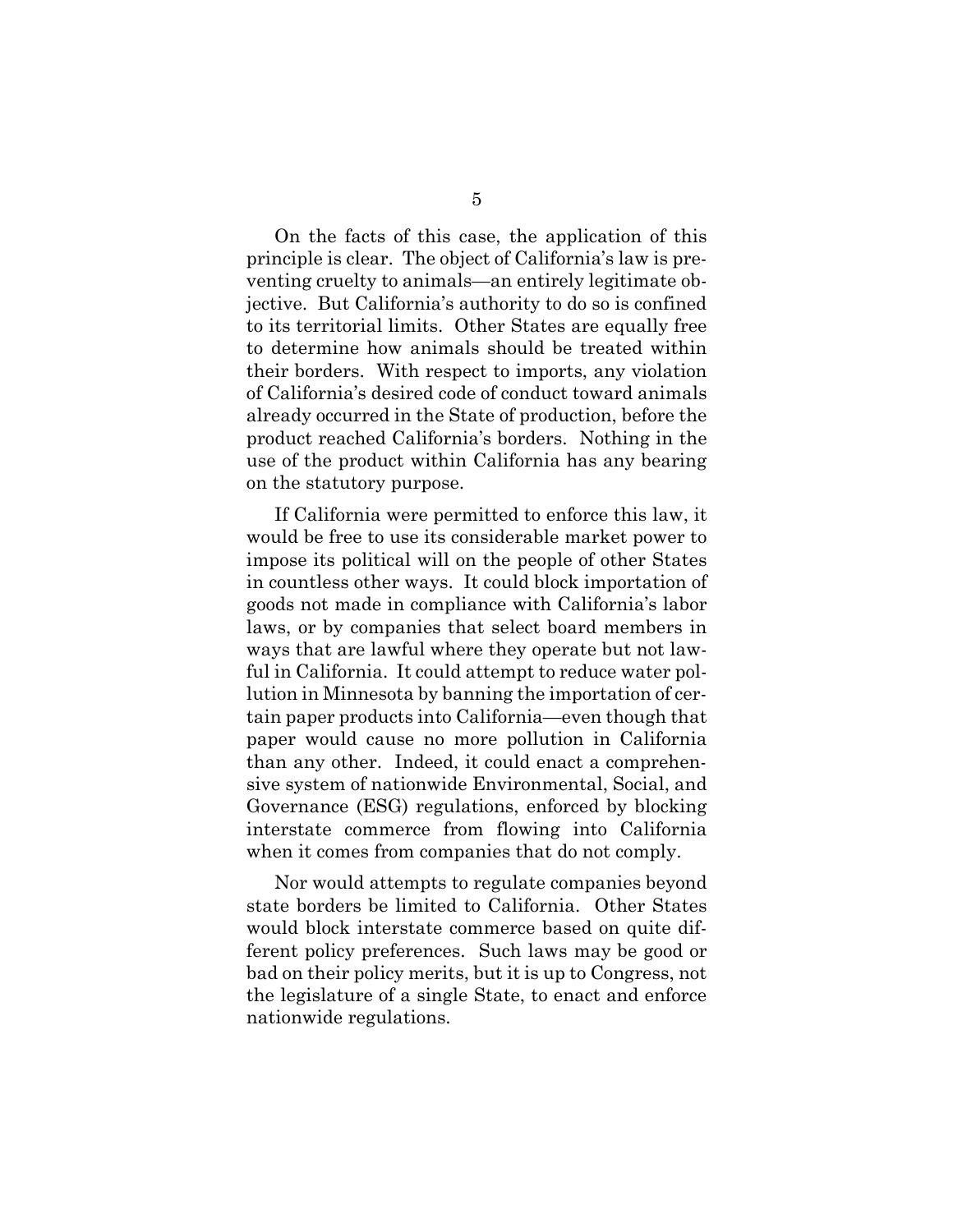States are free to block interstate commerce only when the prohibited products would create material effects within the State. For example, a State might regulate products where their in-state use would pollute the environment, endanger the health of consumers, or facilitate unlawful conduct. Proposition 12, by contrast, uses California's monopsony power as regulator for the purpose of prohibiting conduct that takes place in other States, which is flatly illegitimate. As the Court explained in *BMW of North America, Inc*. v. *Gore*, a State "may not impose economic sanctions \* \* \* with the intent of changing \* \* \* lawful conduct in other States." 517 U.S. 559, 572 (1996).

<span id="page-15-1"></span><span id="page-15-0"></span>The Court should take this opportunity to restore the interstate federalism principles of the Founding, recognized in the early Commerce Clause cases of this Court. *Pike* v. *Bruce Church, Inc.*, 397 U.S. 137 (1970), takes a somewhat different approach, involving a balancing of interests rather than a categorical distinction between state police power and congressional power over interstate commerce. But it is not necessary either to apply *Pike* here or to revisit its approach as a general matter. California's law imposes a direct restraint on interstate commerce for the sole purpose of extraterritorial regulation. That is invalid without regard to *Pike*-style balancing. It is simply impermissible for States to keep products from crossing state lines for the purpose of imposing their public policy preferences on the people of other States.

#### **STATEMENT**

California voters adopted Proposition 12 in 2018, by ballot initiative. The law bars selling in California any pork from pigs born to a sow that was housed in a manner deemed "cruel" by California lawmakers.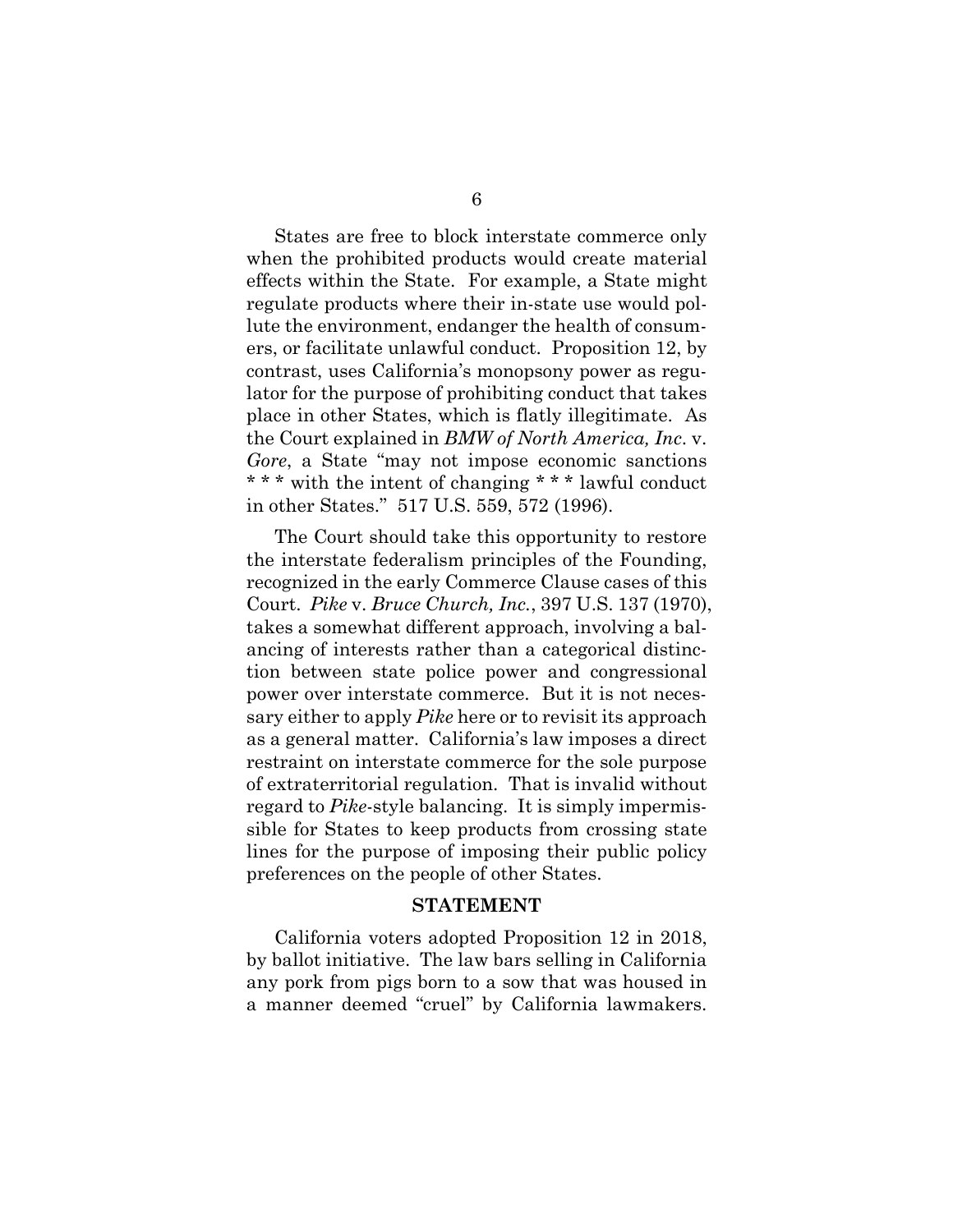<span id="page-16-1"></span><span id="page-16-0"></span>Cal. Health & Saf. Code  $\S 25990(b)(2)$ . Far from reflecting prevailing industry standards, the law was heralded by animal welfare activists as "the strongest law of its kind in the world." Pet. 6. To comply, pig farmers must house each sow with 24 or more square feet of "useable space" and must not limit its mobility in defined ways. Cal. Health & Saf. Code §§ 25991(a), (e). The California Department of Food and Agriculture's (CDFA) proposed implementing regulations require farms to allow CDFA agents access to inspect their compliance—wherever they are located. Pet. App. 123a-124a. In other words, California law enforcement officials will roam the entire country to determine compliance with California law without regard to local regulations.

Californians consume 13% of the pork sold in the United States, but raise only 0.13% of the Nation's breeding pigs. Pet. App. 80a. All but a tiny sliver of the costs imposed by Proposition 12 thus fall on farmers in other States—mostly in the Midwest and eastern North Carolina. Pet. App. 150a-151a. Moreover, because pig farmers cannot feasibly segregate pork destined for California from pork destined for other states, "all or most farmers will be forced to comply with California requirements" (Pet. App. 9a), with the cost borne by out-of-state producers, and by consumers across the country. Californians thus enjoy the moral self-satisfaction of setting lofty rules, while the rest of the country bears almost all of the cost.

The National Pork Producers Council and American Farm Bureau Federation sued, contending that Proposition 12 impermissibly regulates conduct occurring wholly outside California and thus trespasses on Congress's exclusive constitutional authority over interstate commerce. The district court dismissed the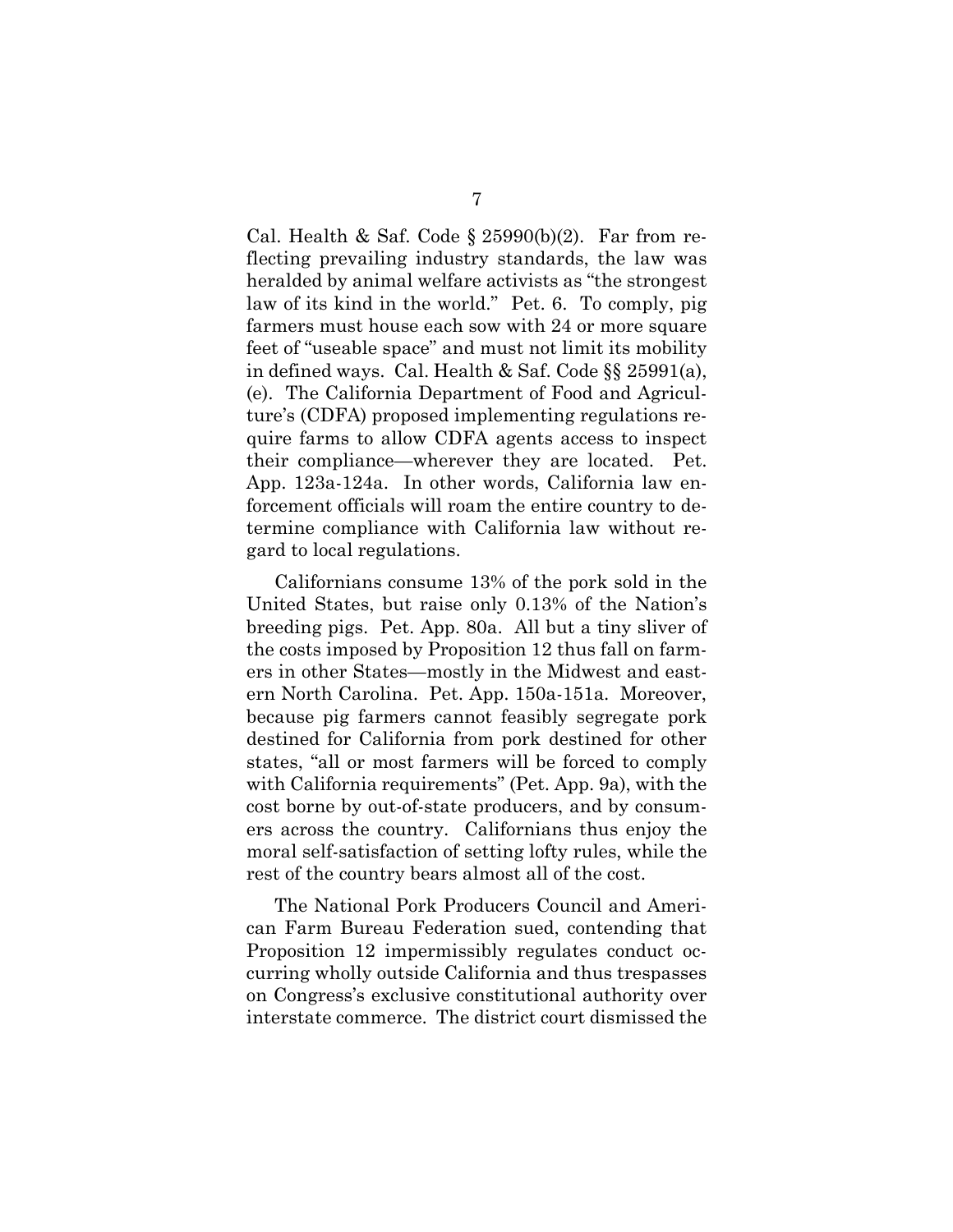complaint, and the Ninth Circuit affirmed, declining to apply the "extraterritoriality" principle of this Court's prior cases on the ground that the cases "cannot mean what they appear to say." Pet. App. 7a. This Court granted review, and it should reverse.

#### **ARGUMENT**

## **I. The Constitution does not permit States to engage in extraterritorial regulation.**

<span id="page-17-2"></span><span id="page-17-0"></span>It is a bedrock principle of our constitutional system that "[n]o State can legislate except with reference to its own jurisdiction"—that is, beyond its borders. *Bonaparte* v. *Tax Court*, 104 U.S. 592, 594 (1881); see Douglas Laycock, *Equal Citizens of Equal and Territorial States: The Constitutional Foundations of Choice of Law*, 92 Colum. L. Rev. 249, 251 (1992). Of course, the laws of each State may have an *effect* on persons in other States. For example, if one State forbids the sale of incendiary fireworks, producers in other States will lose some lucrative opportunities for commerce. But no State may impose a penalty on an out-of-stater for conduct that is lawful in the State where it occurs. That is what California is attempting here: it seeks to impose the penalty of an import ban on pork producers who do not conform to California's production rules.

#### **A. The rule against extraterritorial regulation follows from the equality of the States.**

<span id="page-17-1"></span>Upon declaring independence, the States became equal sovereigns and subjects of the law of nations. "Under international law, then, independence 'entitled' the Colonies 'to all the rights and powers of sovereign states.'" *Franchise Tax Bd. of Cal.* v. *Hyatt*,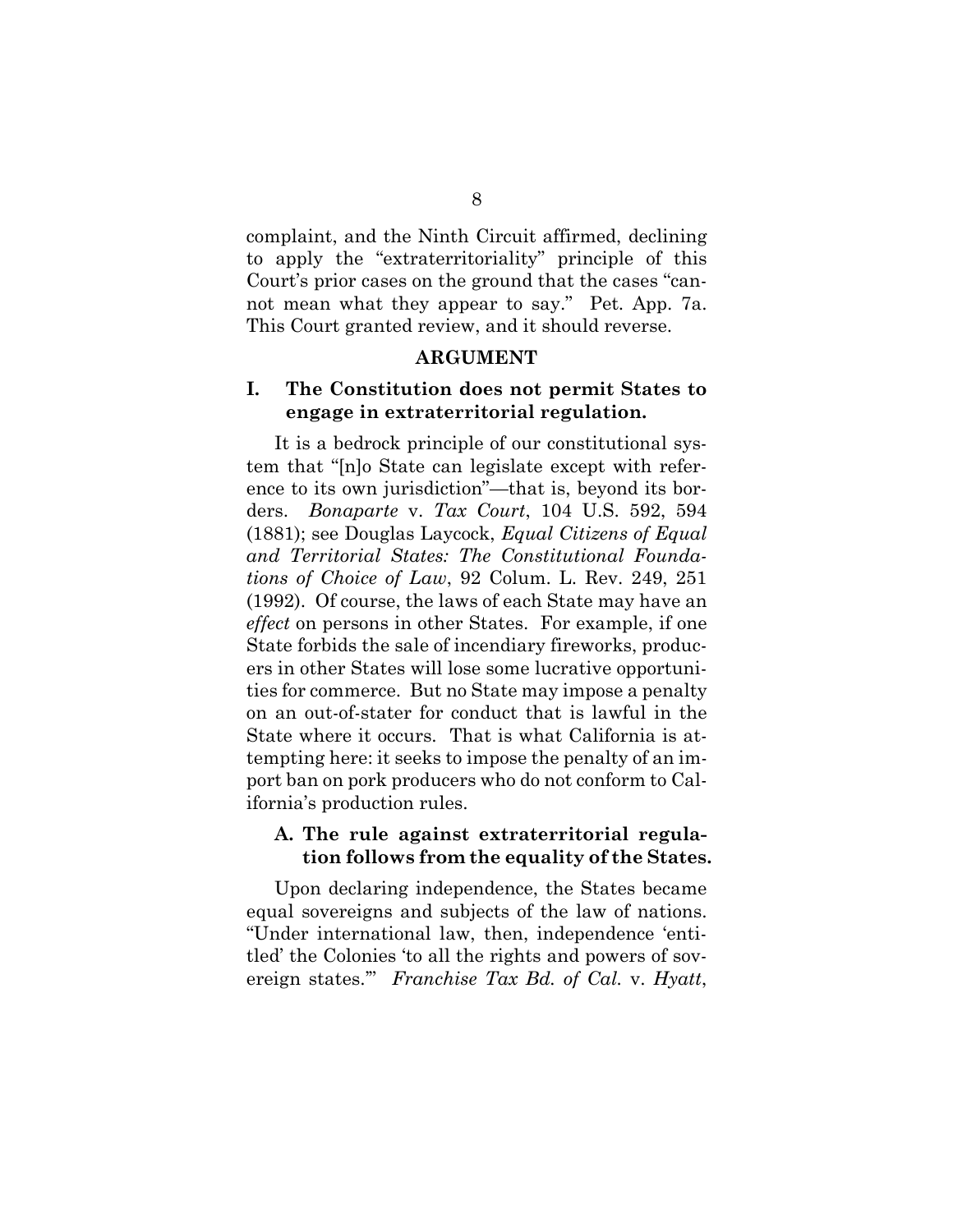### <span id="page-18-2"></span>139 S. Ct. 1485, 1493 (2019) (quoting *McIlvaine* v. *Coxe's Lessee*, 8 U.S. 209, 212 (1808)).

<span id="page-18-5"></span>The Articles of Confederation recognized that each State would retain "its Sovereignty, freedom, and independence, and every Power, Jurisdiction, and right, which is not by this confederation expressly delegated to the United States in Congress assembled." Articles of Confederation of 1781, art. II. Thus, "[w]hen independence was achieved, the precepts to be obeyed" in resolving disputes between States were "those of international law." *New Jersey* v. *Delaware*, 291 U.S. 361, 378 (1934); see also *Hyatt*, 139 S. Ct. at 1493. Those principles still govern many disputes between States today. See Stephen Sachs, *Constitutional Backdrops*, 80 G.W. L. Rev. 1813, 1835 (2012).

<span id="page-18-7"></span><span id="page-18-6"></span><span id="page-18-4"></span><span id="page-18-3"></span><span id="page-18-1"></span><span id="page-18-0"></span>One such principle, dating back to the Peace of Westphalia, is that the "rights [of a sovereign state] are naturally the same as those of any other state" (1 E. de Vattel, The Law of Nations § 4 (J. Chitty ed. 1883)); "nature has established a perfect equality of rights" because "whatever privileges any one of them derives from freedom and sovereignty, the others equally derive from the same source" ((2 E. de Vattel, The Law of Nations § 35 (J. Chitty ed. 1883)). The principle of equality among the States also characterized the American Founding: our Nation "was and is a union of States, equal in power, dignity and authority." *Shelby Cty., Ala.* v. *Holder*, 570 U.S. 529, 544 (2013) (quoting *Coyle* v. *Smith*, 221 U.S. 559, 567 (1911)). Indeed, "the constitutional equality of the States is essential to the harmonious operation of the scheme upon which the Republic was organized." *Ibid*. (quoting *Coyle*, 221 U.S. at 580).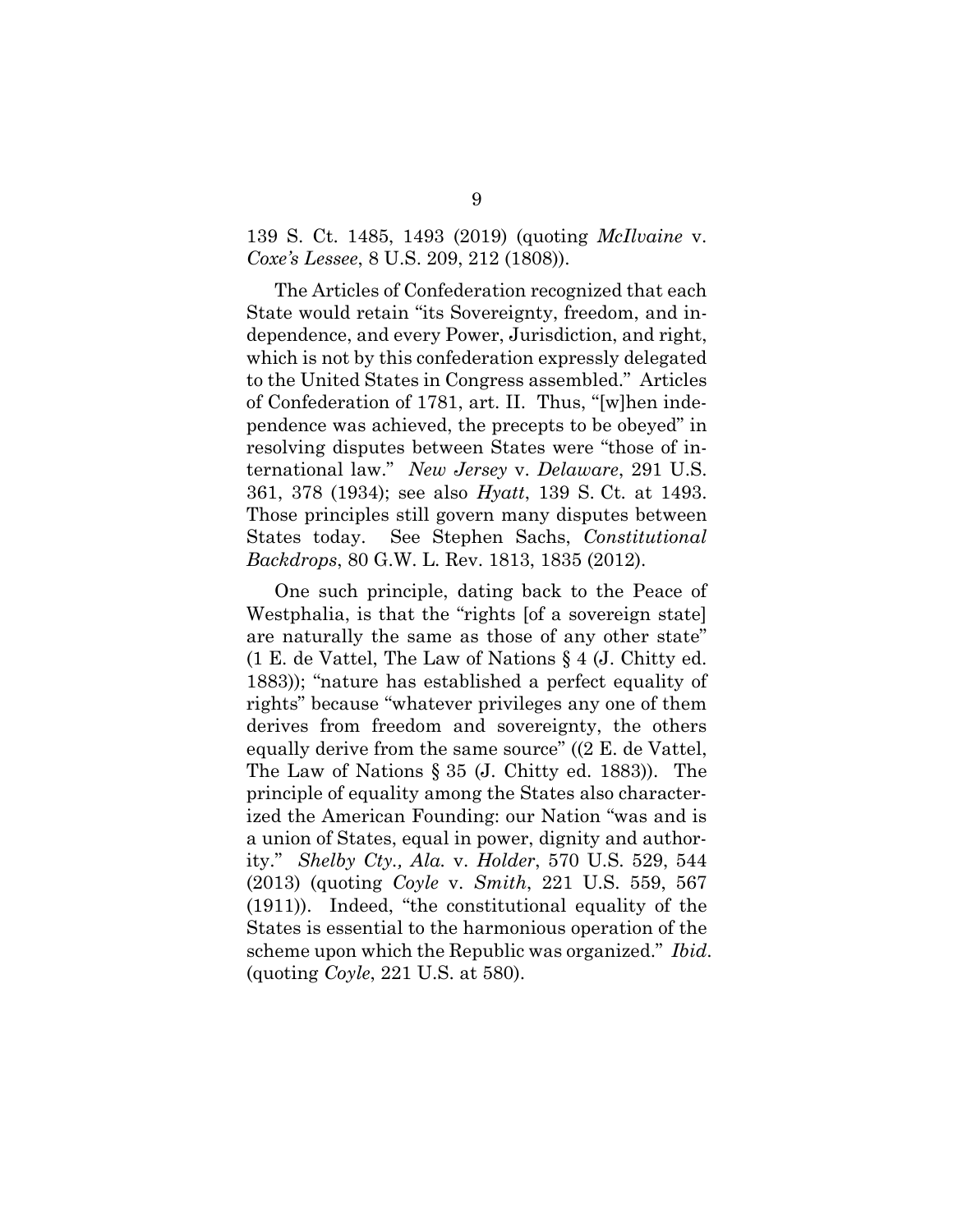The equal, "independent authority of the States" within "their proper spheres" is "distinctly recognized" in both the overall structure and "many articles of the Constitution," with discrete and narrow exceptions that further illustrate the general principle. *Lane Cty*. v. *Oregon*, 74 U.S. 71, 76 (1868). The Commerce Clause is just one such article.

<span id="page-19-7"></span><span id="page-19-6"></span><span id="page-19-5"></span><span id="page-19-3"></span><span id="page-19-2"></span><span id="page-19-0"></span>For example, States enjoy "equal suffrage in the Senate" (U.S. Const. art. V), and every State has been admitted as an "entire member" and on "equal footing with the original States in all respects whatever." *Coyle*, 221 U.S. at 566-567. No State may prosecute a person for wrongdoing wholly committed outside its boundaries. See *Strassheim*, 221 U.S. at 285. Likewise, the Full Faith and Credit and Due Process Clauses presuppose that each State's borders limit its legislative jurisdiction. See *Head*, 234 U.S. at 161-162; cf. *Prigg* v. *Pennsylvania*, 41 U.S. 539, 612 (1842) (Story, J.) (discussing the narrow, constitutionally defined exceptions to the general rule). Since each State is both co-equal and sovereign, its power to regulate within its borders is exclusive of that of any other State—except where federal law provides otherwise. Thus, a State "may not abrogate the rights of parties" beyond its borders having no relation to anything done or to be done within them.'" *Phillips Petroleum Co.* v. *Shutts*, 472 U.S. 797, 822 (1985) (quoting *Home Ins. Co.* v. *Dick,* 281 U.S. 397, 410 (1930)).

<span id="page-19-4"></span><span id="page-19-1"></span>Before the Constitution, however, the States (like other sovereigns) had plenary power to regulate and even prohibit the movement of goods or people across their borders. Thus, despite having no lawful power to engage in extraterritorial regulation, they could accomplish much the same objective by barring importation or immigration when it served their purposes.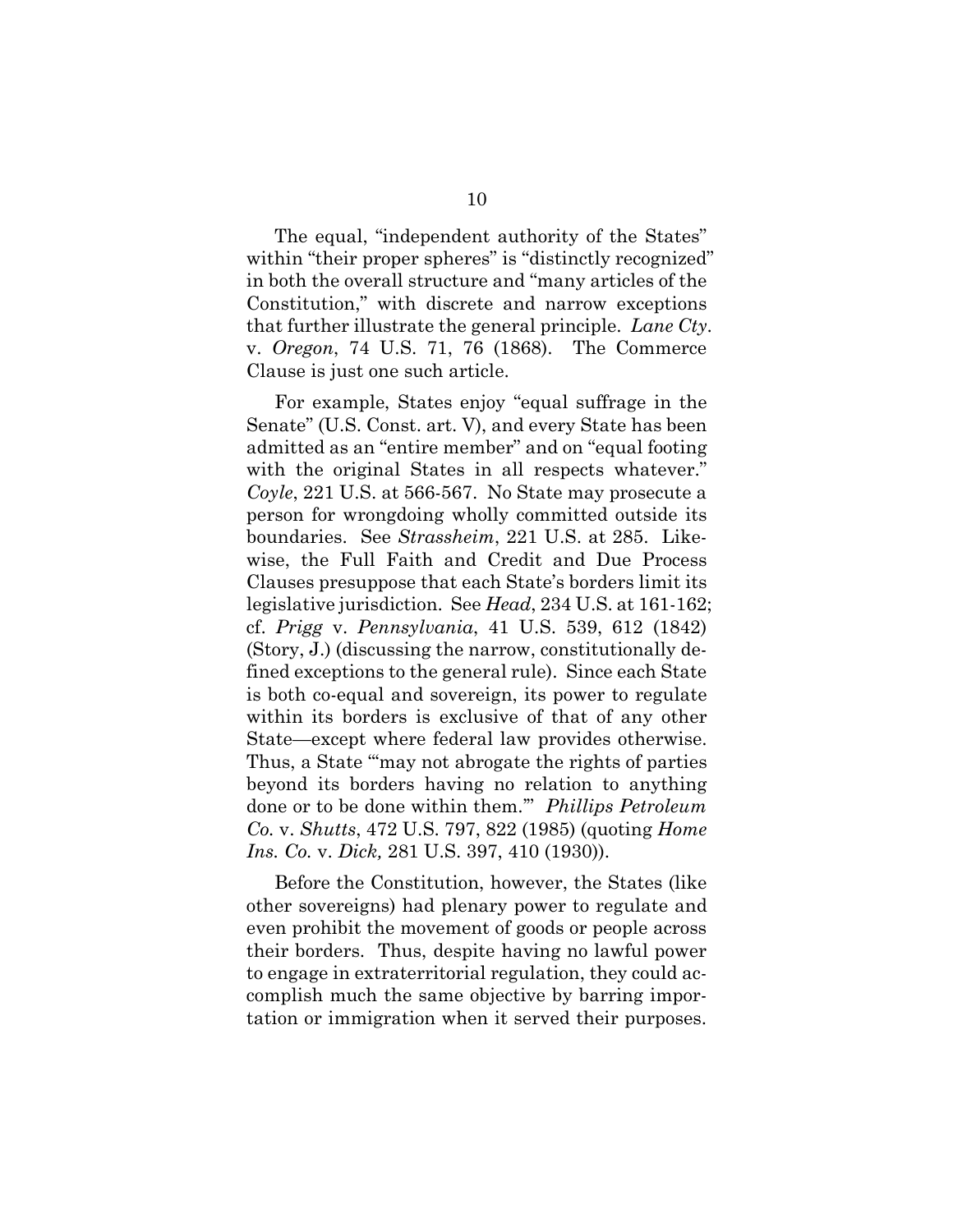The States gave up that power when they ratified the Constitution, which gives Congress alone the power to regulate the movement of products and people across state lines. Although the States may still exercise the police power to regulate conduct within their borders —even when exercising this power has ripple effects elsewhere—they have no power over interstate commerce as such.

## **B. Any power of a State to regulate commerce outside of its borders was delegated to the federal government by the Commerce Clause.**

<span id="page-20-3"></span>The Commerce Clause was a result of the States' experience of interference with each other's commerce under the Articles of Confederation. After the Revolutionary War, the thirteen independent States enacted what Madison later called "rival, conflicting, and angry" regulations against one another. James Madison, Preface to Debate in the Convention of 1787, in 3 The Records of the Federal Convention of 1787, at 547 (Max Farrand ed., rev. ed. 1937); see Barry Friedman & Daniel T. Deacon, *A Course Unbroken: The Constitutional Legitimacy of the Dormant Commerce Clause*, 97 Va. L. Rev. 1877, 1896 (2011).

<span id="page-20-2"></span><span id="page-20-1"></span><span id="page-20-0"></span>Many States enacted tariffs applicable to interstate as well as foreign commerce. See Brannon P. Denning, *Confederation-Era Discrimination Against Interstate Commerce and the Legitimacy of the Dormant Commerce Clause Doctrine*, 94 Ky. L.J. 37, 59-66 (2005/2006). New York, for example, taxed goods imported from Rhode Island, Connecticut, New Jersey, and Pennsylvania unless it could be proven that such goods had not been imported into those States by British ships. *Id.* at 62 & n. 144 (citing Act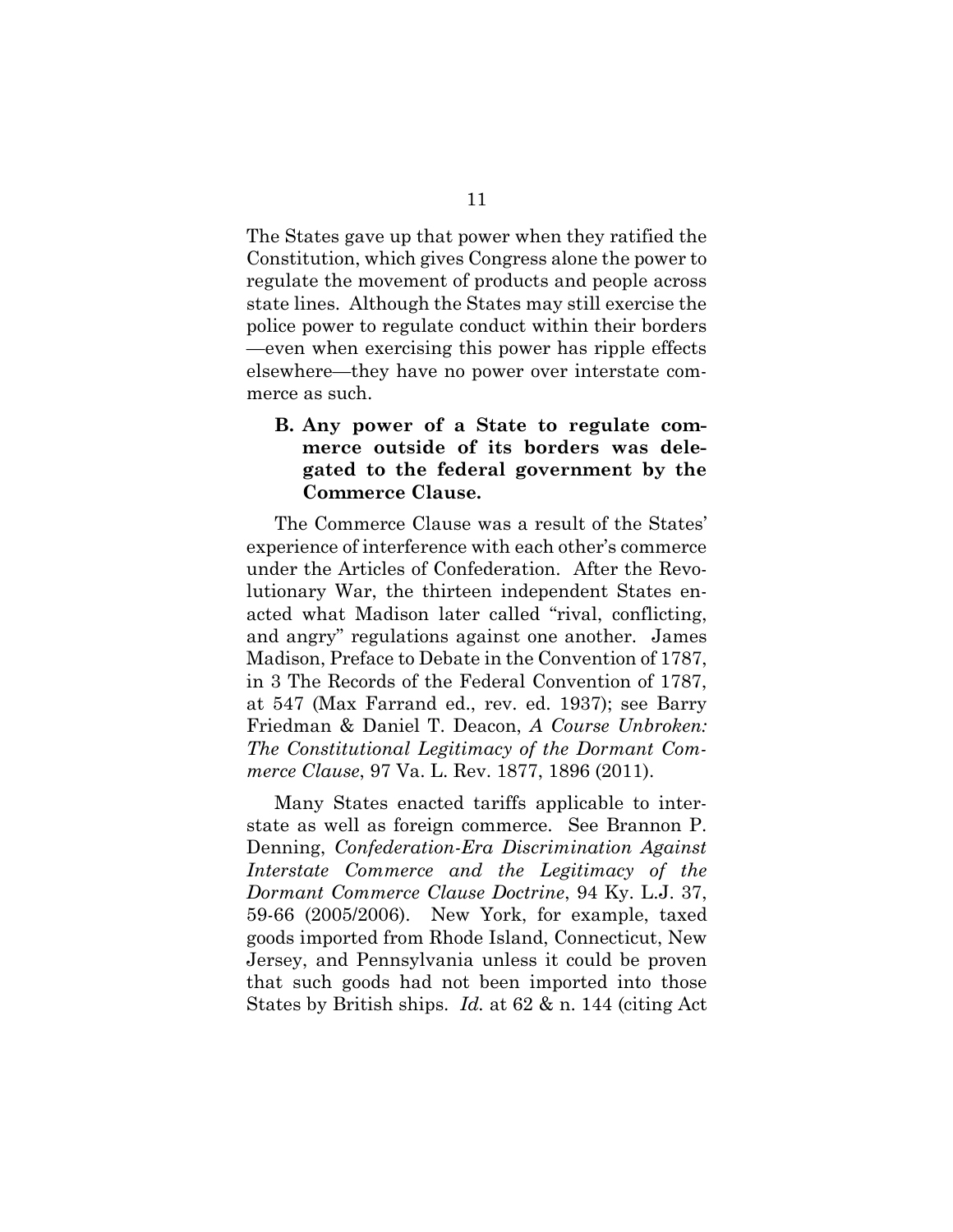<span id="page-21-5"></span><span id="page-21-3"></span>of March 15, 1785, Ch. XXXIV, at 65). New York also imposed "special duties on foreign goods imported by American vessels from Connecticut and New Jersey." Curtis P. Nettels, The Emergence of a National Economy, 1775-1815, at 72 (1962). And New York embargoed certain staple foods entering from other States, causing prices to rise in the neighboring States. Denning, *supra*, at 62 (citing Cathy D. Matson & Peter S. Onuf, A Union of Interests: Political and Economic Thought in Revolutionary America 72 (1990); E. Wilder Spalding, New York in the Critical Period 1783- 1789, at 156 (1932)).

<span id="page-21-6"></span><span id="page-21-4"></span>New Jersey retaliated by taxing the New York lighthouse located in Sandy Hook, while Connecticut barred exports to New York and prohibited New York's ships from landing at its ports. Denning, *supra*, at 62-63 (citing Spalding, *supra*, at 157). Likewise, Virginia imposed across-the-board duties on imported goods, specifically providing that "all vessels coming within this State from any of the United States \*\*\* shall be liable to pay." *Id.* at 60 (citing Act of May, 1783, Ch. LXXIX, § XIV, at 25). And Connecticut imposed duties on luxury goods imported from any other State. *Id.* at 63 (citing Act of Jan. 1784, Connecticut Acts, at 271).

<span id="page-21-2"></span><span id="page-21-1"></span><span id="page-21-0"></span>At the time of the Founding, therefore, "as to commercial advantages, few subjects were viewed with deeper interest, or excited more irritation, than the manner in which the several States [of the Confederacy] exercised, or seemed disposed to exercise, the power of laying duties on imports." *Brown* v. *Maryland*, 25 U.S. 419, 438 (1827). Many prominent Framers viewed such protectionist state laws as detrimental to the Union, believing that unifying American policy as to domestic and foreign commerce was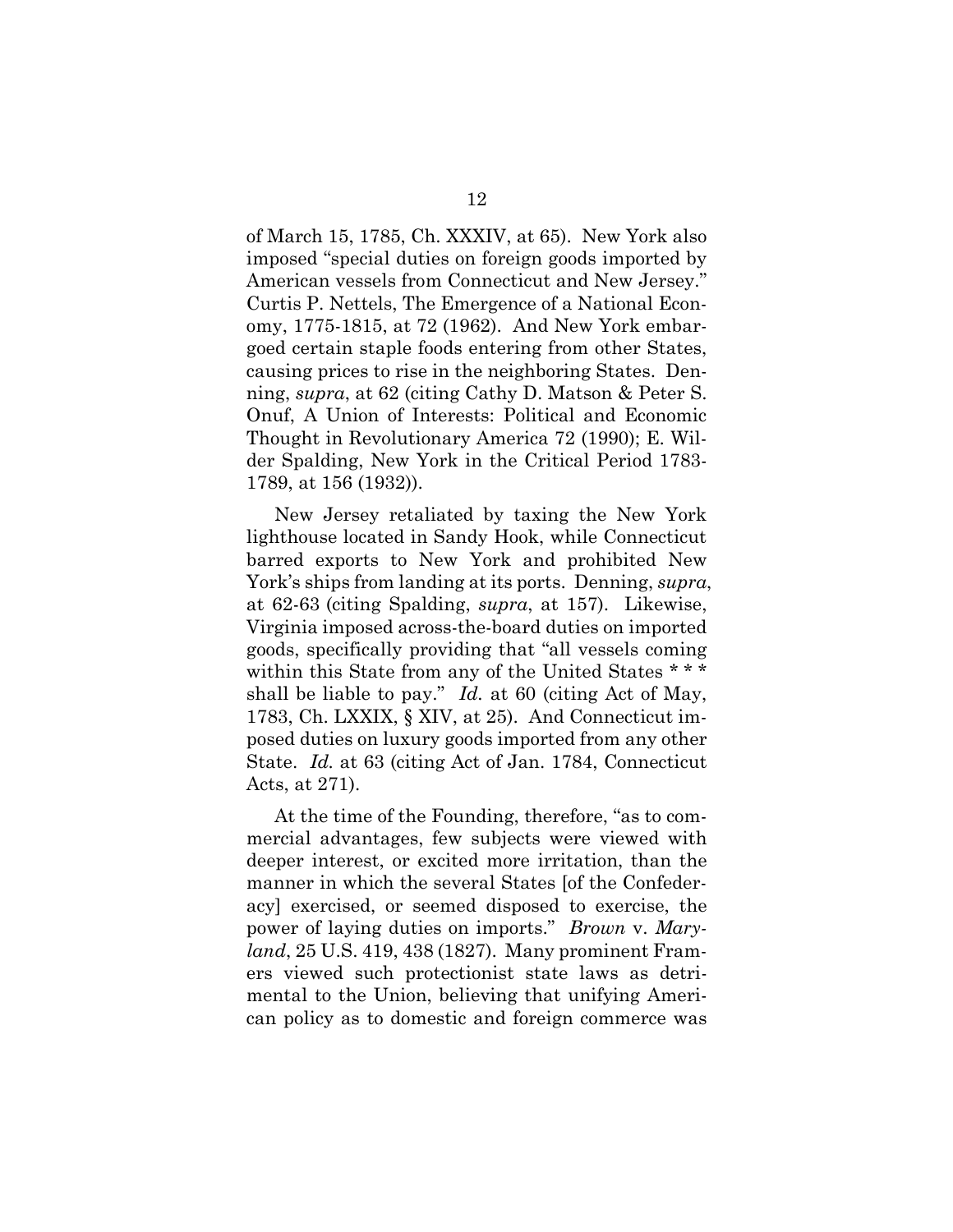<span id="page-22-2"></span>essential to the Nation's economic health. Friedman & Deacon,97 Va. L. Rev. at 1888-1892.

In Federalist No. 11, for example, Alexander Hamilton explained that "[t]he importance of the Union, in a commercial light, is one of those points about which there is least room to entertain a difference of opinion, and which \* \* \* commanded the most general assent of men who have any acquaintance with the subject." He feared that clashing commercial regulation across the States "would naturally lead to outrages, and these to reprisals and wars." The Federalist No. 7 (Alexander Hamilton).

<span id="page-22-4"></span><span id="page-22-1"></span><span id="page-22-0"></span>James Madison agreed, observing that the "exercise of [commercial] power separately, by the States \* \* \* engendered rival, conflicting and angry regulations." 3 Farrand (Madison) 547. Among other issues, protectionist regulations against other States "were the defects, the deformities, the diseases and the ominous prospects, for which the Convention were to provide a remedy." *Id.* at 549. These laws "would nourish unceasing animosities, and not improbably terminate in serious interruptions of the public tranquility." The Federalist No. 42 (James Madison). As Madison explained, the "mischiefs" of duties imposed between the States occurred "from the want of Genl. Government over commerce." 2 The Records of the Federal Convention of 1787, at 441 (Max Farrand ed., rev. ed. 1937). Thus, he continued, "it is very certain that [the interstate commerce clause] grew out of the abuse of the power by the importing states in taxing the nonimporting." Letter of February 13, 1829, to J. C. Cabell, 3 Farrand 478.

<span id="page-22-3"></span>The importance of protecting "non-importing" or "uncommercial states" was apparent to Federalists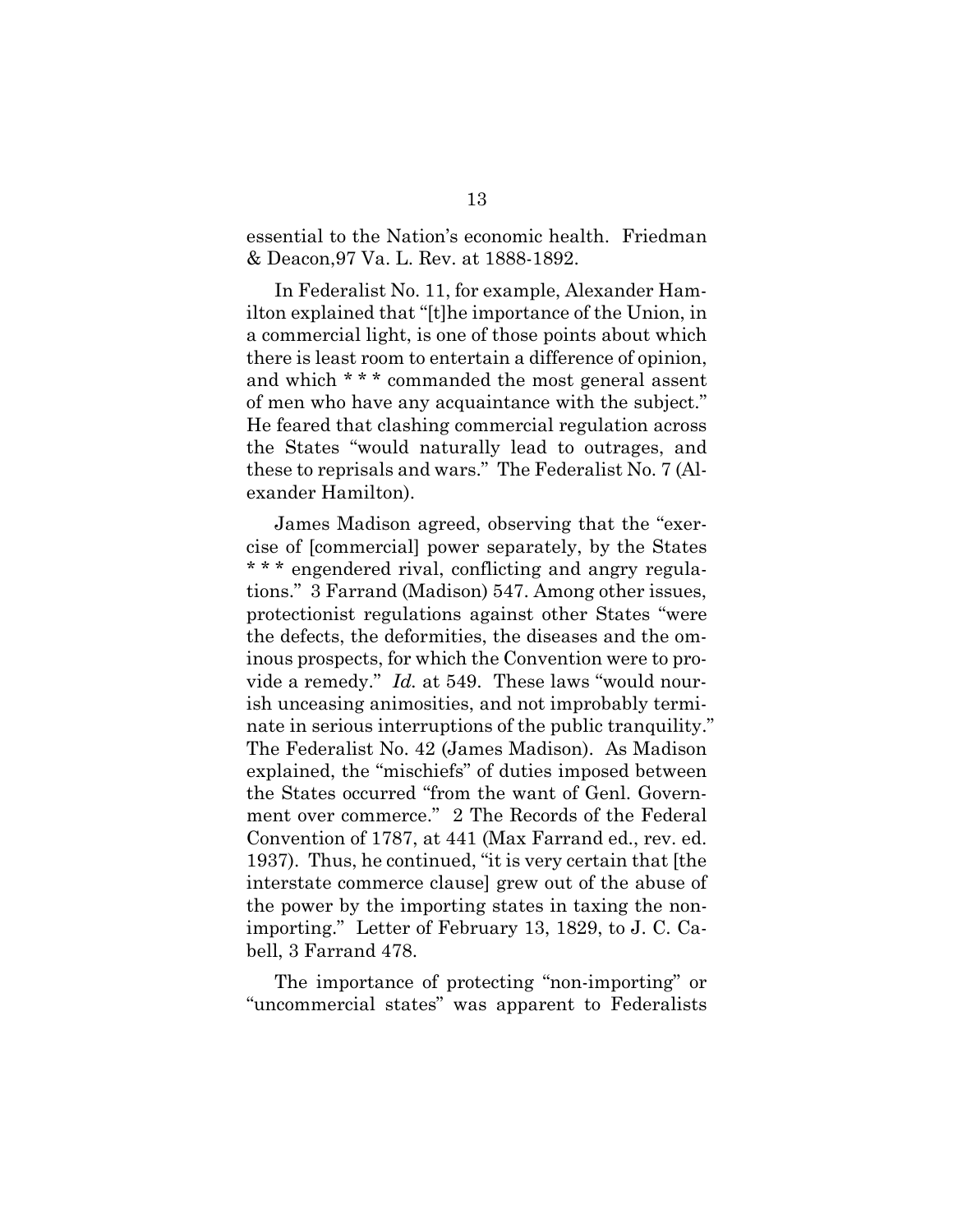<span id="page-23-4"></span><span id="page-23-3"></span><span id="page-23-2"></span>and Anti-Federalists alike. Gouverneur Morris favored "the power [of Congress] to regulate trade between the States," because, as Roger Sherman put it, otherwise "exporting states [would] tax the produce of their uncommercial neighbors." 2 Farrand 308, 360. Prominent Anti-Federalists such as Samuel Adams and the pseudonymous Federal Farmer agreed that the "powers of the union ought to be extended to commerce." 1 Letters from the Federal Farmer No. 6 (Dec. 25, 1787); see 2 The Debates in the Several State Conventions on the Adoption of the Federal Constitution 136 (Jonathan Elliot ed., Washington 1836). The most important objective of the Commerce Clause was not to empower Congress to regulate, but to disempower States from interfering. The Framers did this by giving Congress exclusive power to decide what goods, services, and people could move across state lines, denying this power to States. Although States could regulate conduct within their boundaries, they were stripped of authority to impose their will on people in other States though import restrictions.

### **1. The Constitution vested all power over interstate commerce exclusively in Congress.**

<span id="page-23-1"></span><span id="page-23-0"></span>In line with these concerns about state commercial regulations, the Constitution delegated to Congress the power "[t]o regulate Commerce with foreign Nations, and among the several States, and with the Indian Tribes." U.S. Const. art. I, § 8, cl. 3. Under this Court's precedents, the foreign and Indian commerce powers are understood to be exclusive: Congress's power "to regulate commerce with foreign nations" is "exclusive and plenary" (*Board of Trs.* v. *United States*,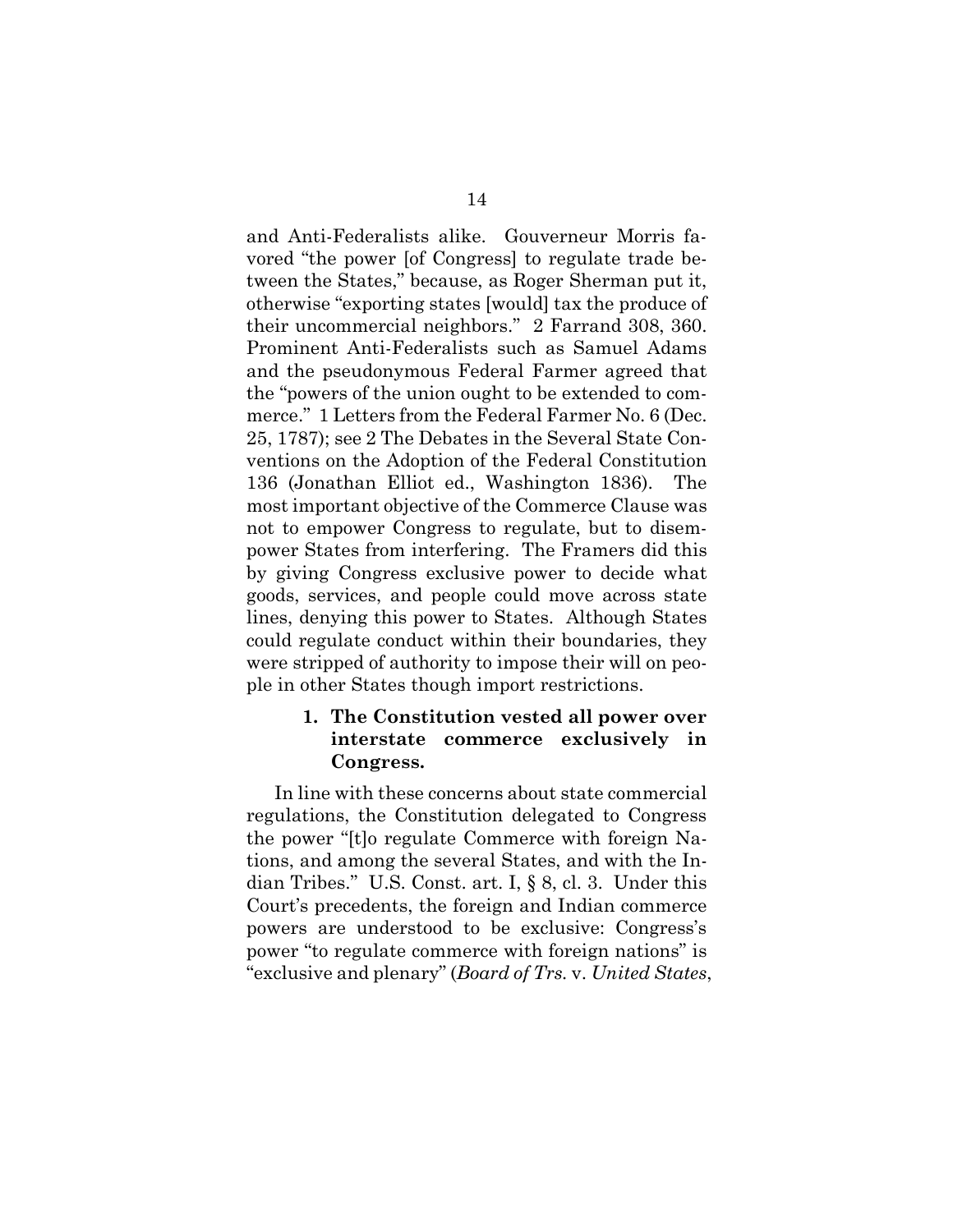<span id="page-24-4"></span><span id="page-24-2"></span>289 U.S. 48, 56 (1933)),2 and "the States \* \* \* have been divested of virtually all authority over Indian commerce and Indian tribes." *Seminole Tribe of Fla*. v. *Florida*, 517 U.S. 44, 62 (1996); Friedman & Deacon, 97 Va. L. Rev. at 1910.

The exclusive character of the Foreign and Indian Commerce Clauses is obvious from their purpose. It was essential to prevent foreign nations from negotiating special deals with individual States, to the injury of the whole. And it was essential to prevent individual States from dealing (often abusively and unfairly) with the tribes—a practice that frequently had led to warfare in which the entire United States was implicated. Thus, no one argues that the States have individual authority to regulate international commerce or to control trade with Indian tribes.

Read together, the three commerce clauses powerfully support the conclusion that, like the foreign and

<span id="page-24-3"></span><span id="page-24-1"></span><span id="page-24-0"></span><sup>2</sup> These references to exclusivity are to Congress's core power to regulate the movement of goods and people across state lines. Accordingly, "a statute that *directly* controls commerce occurring wholly outside the boundaries of a State exceeds the inherent limits of the enacting State's authority and is invalid." *Healy* v. *Beer Inst., Inc.*, 491 U.S. 324, 336 (1989) (emphasis added). This Court has held that congressional regulation of all subjects that substantially affect interstate commerce is necessary and proper to Congress's commerce power. *Wickard* v. *Filburn*, 317 U.S. 111, 124-125 (1942). That "necessary and proper" extension is not, and logically could not be, exclusive, which is why the "National Government's power, under the Commerce Clause, to regulate commerce does not exclude all state power of regulation." *Merrill Lynch, Pierce, Fenner Smith* v. *Ware*, 414 U.S. 117, 140 (1973).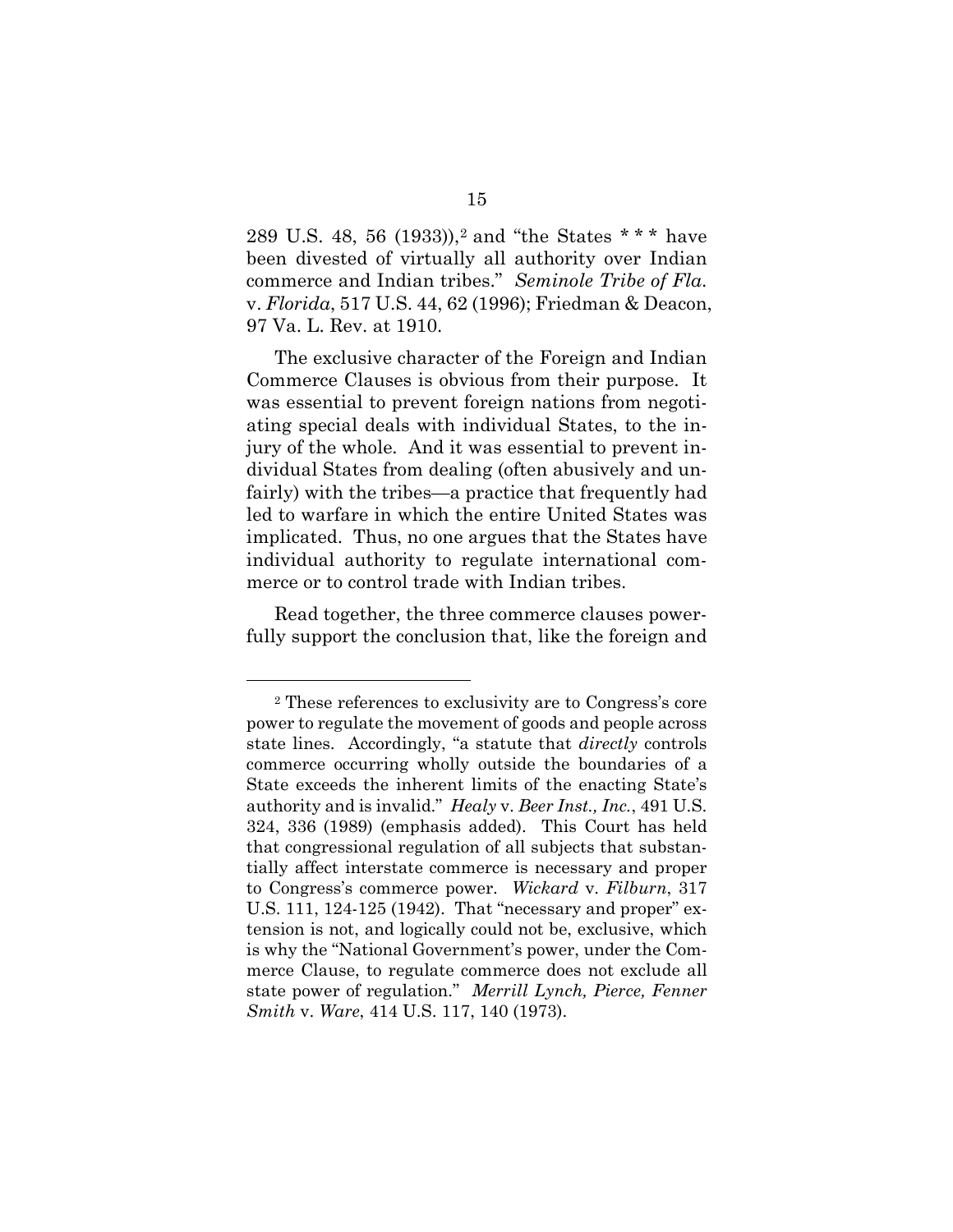<span id="page-25-3"></span><span id="page-25-1"></span>Indian commerce powers, the interstate commerce power too was meant to be exclusive.Saikrishna Prakash, *Our Three Commerce Clauses and the Presumption of Intrasentence Uniformity*, 55 Ark. L. Rev. 1149, 1160 & n.28 (2003); see *Gibbons*, 22 U.S. at 229 (Johnson, J., concurring) ("The language which grants the power as to one description of commerce, grants it as to all."). As a result, "the 'Commerce Clause \* \* \* precludes the application of a state statute to commerce that takes place wholly outside of the State's borders, whether or not the commerce has effects within the State.'" *Healy*, 491 U.S. at 336 (quoting *Edgar* v. *MITE Corp.*, 457 U.S. 624, 642-643 (1982) (plurality opinion)). That conclusion follows from the Constitution's text, structure, and history.

<span id="page-25-2"></span><span id="page-25-0"></span>First, text and structure. As Chief Justice Marshall explained for the Court in *Gibbons* v. *Ogden*, the term "commerce" should "carry the same meaning throughout the sentence, and remain a unit, unless there be some plain intelligible cause which alters it." 22 U.S. at 194. That straightforward rationale applies equally to the term "regulate"—which, like "commerce," appears only once in the Clause. Thus, insofar as the powers to regulate foreign and interstate commerce are exclusive, it logically follows that the same should be true of the parallel power to regulate interstate commerce (as originally understood, see *supra* n.2).

<span id="page-25-4"></span>Second, history. Madison highlighted the Clause's internal parallelism in his letter to Cabell: "Being in the same terms with the power over foreign commerce, the same extent, if taken literally, would belong to [the power over interstate commerce]." 3 Farrand 478. Madison insisted that the interstate commerce clause was not just an empowerment of Congress but "was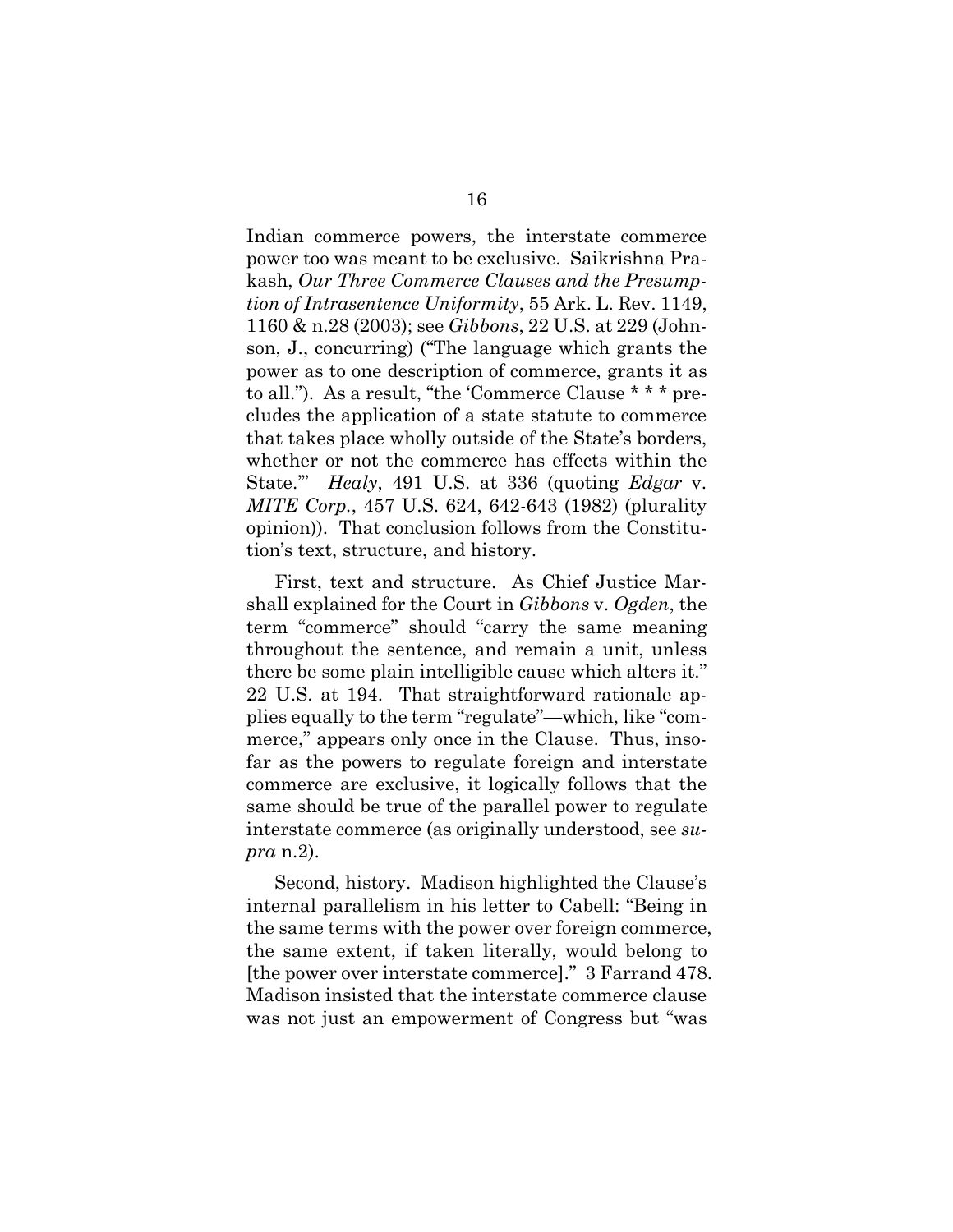intended as a *negative and preventive provision* against injustice among the states themselves." *Ibid.* (emphasis added). As Madison put it near the end of the Convention, he "was more and more convinced that the regulation of Commerce was in its nature indivisible and ought to be wholly under one authority." 2 Farrand (Madison) 625.

<span id="page-26-0"></span>Many other Framers likewise understood the grant of the power to regulate interstate commerce to Congress to be exclusive. As Hamilton noted in Federalist No. 32, some constitutional grants of power to Congress were by their very nature exclusive, and thus implicitly denied the States a similar power: "[E]xclusive delegation, or \* \* \* alienation, of State sovereignty would \* \* \* exist \* \* \* where it granted an authority to the Union, to which a similar authority in the States would be absolutely and totally contradictory and repugnant." Similarly, Charles Pinckney understood the clause to grant "complete management of our commerce" to the federal government. 3 Farrand 116.

## **2. Although States lack commerce power, they can legislate in ways that affect commerce.**

That the Framers understood the commerce power to belong exclusively to Congress does not mean that States were left powerless to pass any laws having *effects* on the commerce of other States. States retain, as a "residuum" of their sovereignty, a police power to regulate the health, safety, and welfare of their citizens—but only within their borders.

The Framers understood this balance of power. As explained by James Wilson—later a Justice of this Court—the "Commerce" power is "peculiar" to the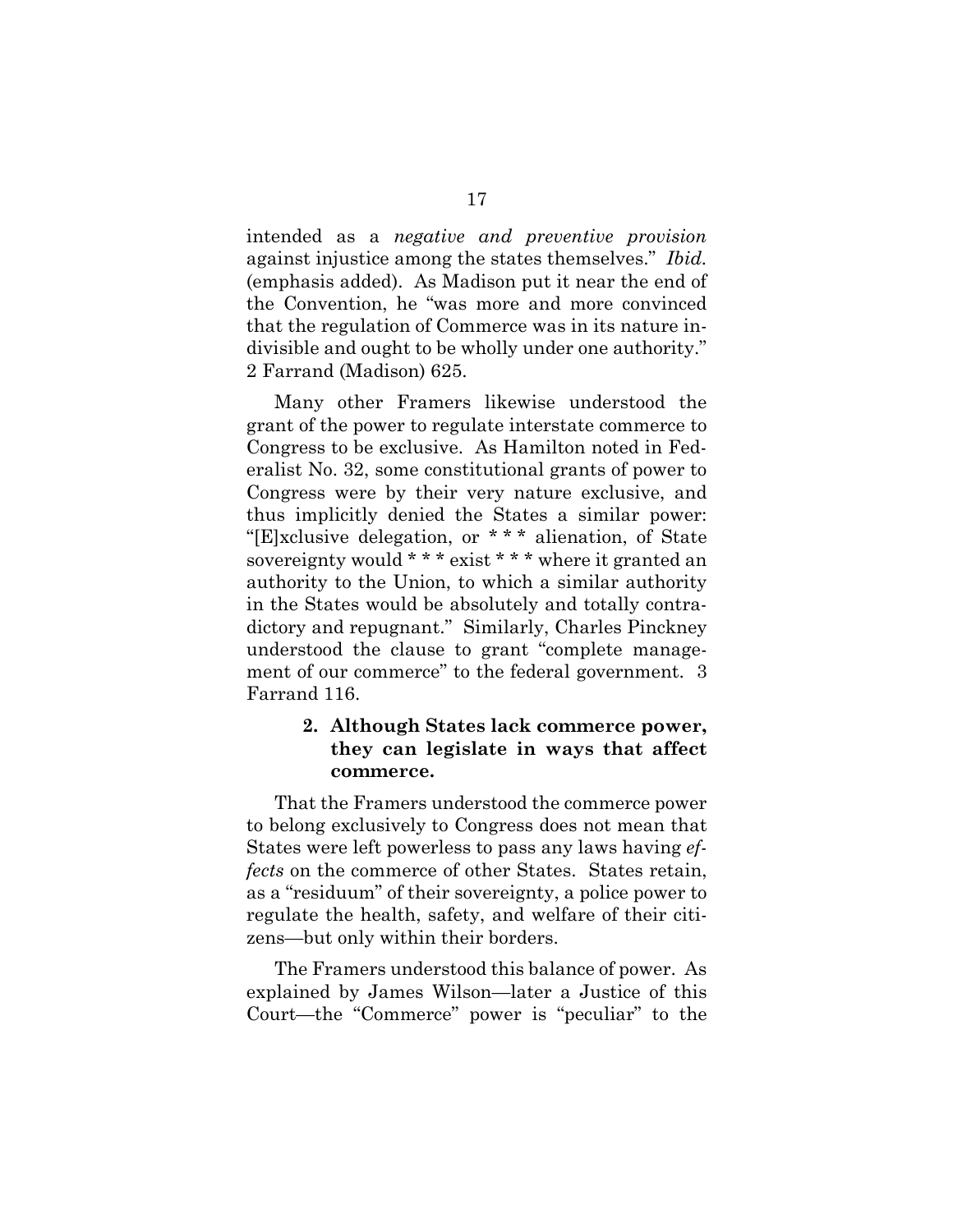<span id="page-27-2"></span><span id="page-27-1"></span>"natil. Govt.," but "certain inferior and local Qualities are the province of the" States. Friedman & Deacon, 97 Va. L. Rev. at 1906 (quoting 1 Farrand 416). Likewise, Roger Sherman and Oliver Ellsworth observed that the "powers [of Congress] extend only to matters respecting the common interests of the union, and are specially defined, so that the particular states retain their sovereignty in all other matters." 3 Farrand 99; see also Friedman and Deacon, *supra*, at 1907 (citing various Framers for the exclusivity of federal powers).

<span id="page-27-3"></span><span id="page-27-0"></span>This Court's early Commerce Clause cases support this interpretation. In *Gibbons*, the first such case, the Court struck down a New York navigation regulation as preempted by a federal statute. 22 U.S. at 209- 212. Although the Court ultimately did not decide whether the federal commerce power was exclusive, it acknowledged the "great force in th[e] argument" of William Wirt that "to regulate' implies in its nature, full power over the thing to be regulated," and "produces a uniform whole," which is "disturbed and deranged by changing what the regulating power designs to leave untouched." *Id.* at 209. Indeed, the Court was "not satisfied that it ha[d] been refuted." *Ibid*.

The Court nonetheless went on to find it "immaterial" whether New York's steamboat monopoly law was justified by commerce or police powers, as the law had been preempted by Congress's adoption of a law licensing ships for the coastal trade. *Id.* at 210, 221. Along the way, however, Chief Justice Marshall's opinion for the Court distinguished the federal commerce power from the States' retained power to enact "inspection laws," "quarantine laws, and other regu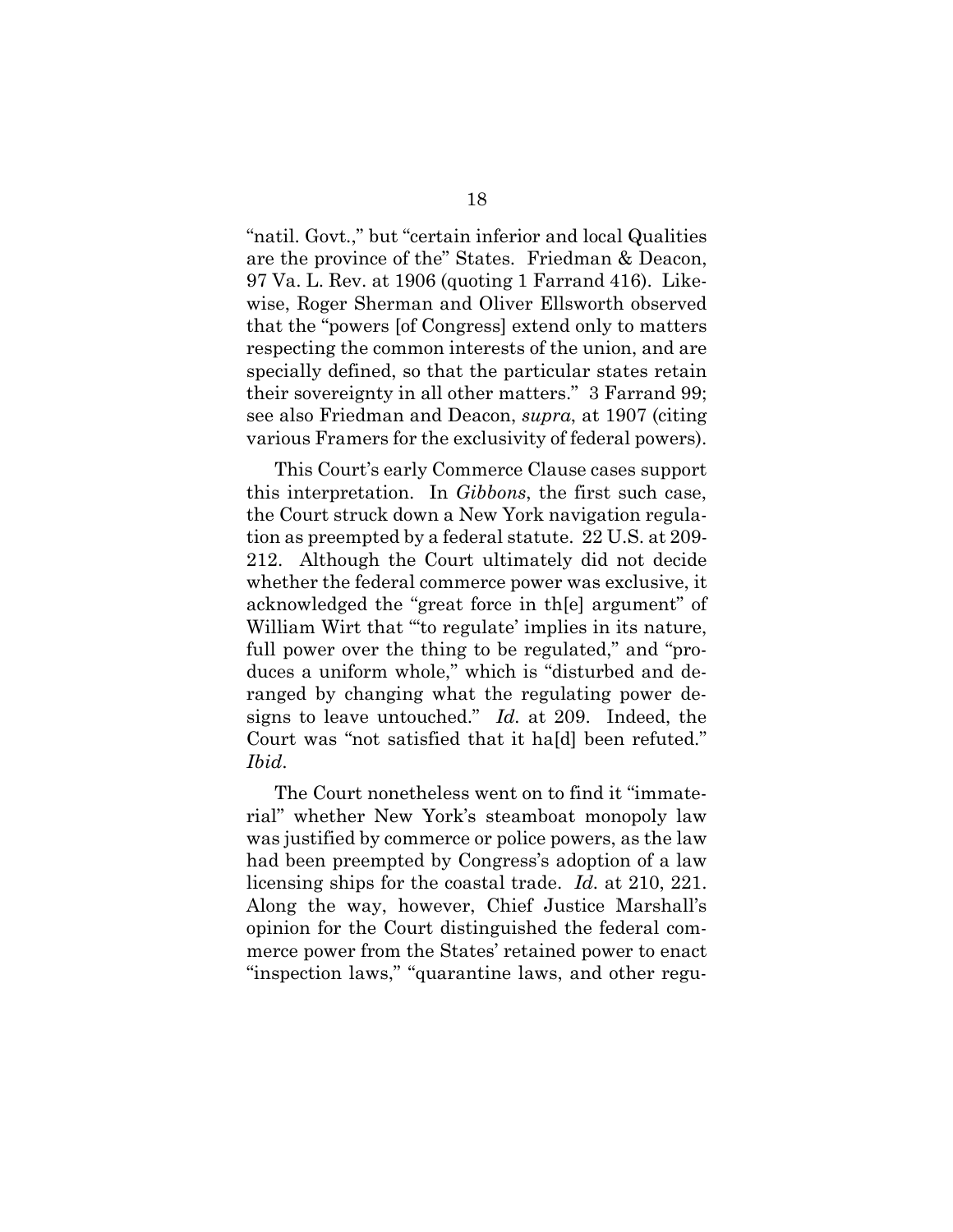lations of police"—which "do not partake of the character of regulations of the commerce of the United States." *Id*. at 178, 203.

<span id="page-28-1"></span>First, the Court contrasted the object of commerce powers with the "object" of "inspection laws." *Id.* at 203. Inspection laws are requirements that certain products manufactured within the State be inspected before they are sold or exported, for the purpose of "improv[ing] the quality of articles produced by the labour of a country." *Ibid*. Obviously these laws *affect* interstate commerce, but they do not *regulate* interstate commerce as that term was understood at the Founding, because they "act upon the subject before it becomes an article of foreign commerce, or of commerce among the States." *Ibid.*

As Chief Justice Marshall explained, the same is true of "quarantine" or "health laws of every description," which regulate and sometimes prohibit the use of products within the State *after* they have crossed state lines, for the purpose of protecting public health *within* the State. *Ibid*. These measures "remain subject to State legislation," and do not infringe on the "direct general power \* \* \* granted to Congress" to regulate commerce "among the States." *Ibid.*

<span id="page-28-0"></span>In other words, Congress has plenary power under the Commerce Clause to control commerce among the States, but it has no police powers—which have the distinct object of promoting public health, safety, or welfare within a State. Powers that at times resemble the police power, such as those exercised by Congress today, derive principally from the Necessary and Proper Clause, on account of substantial effects on interstate commerce. *Wickard*, 317 U.S. at 124-125; *supra* n.2. Accordingly, state legislation supported by a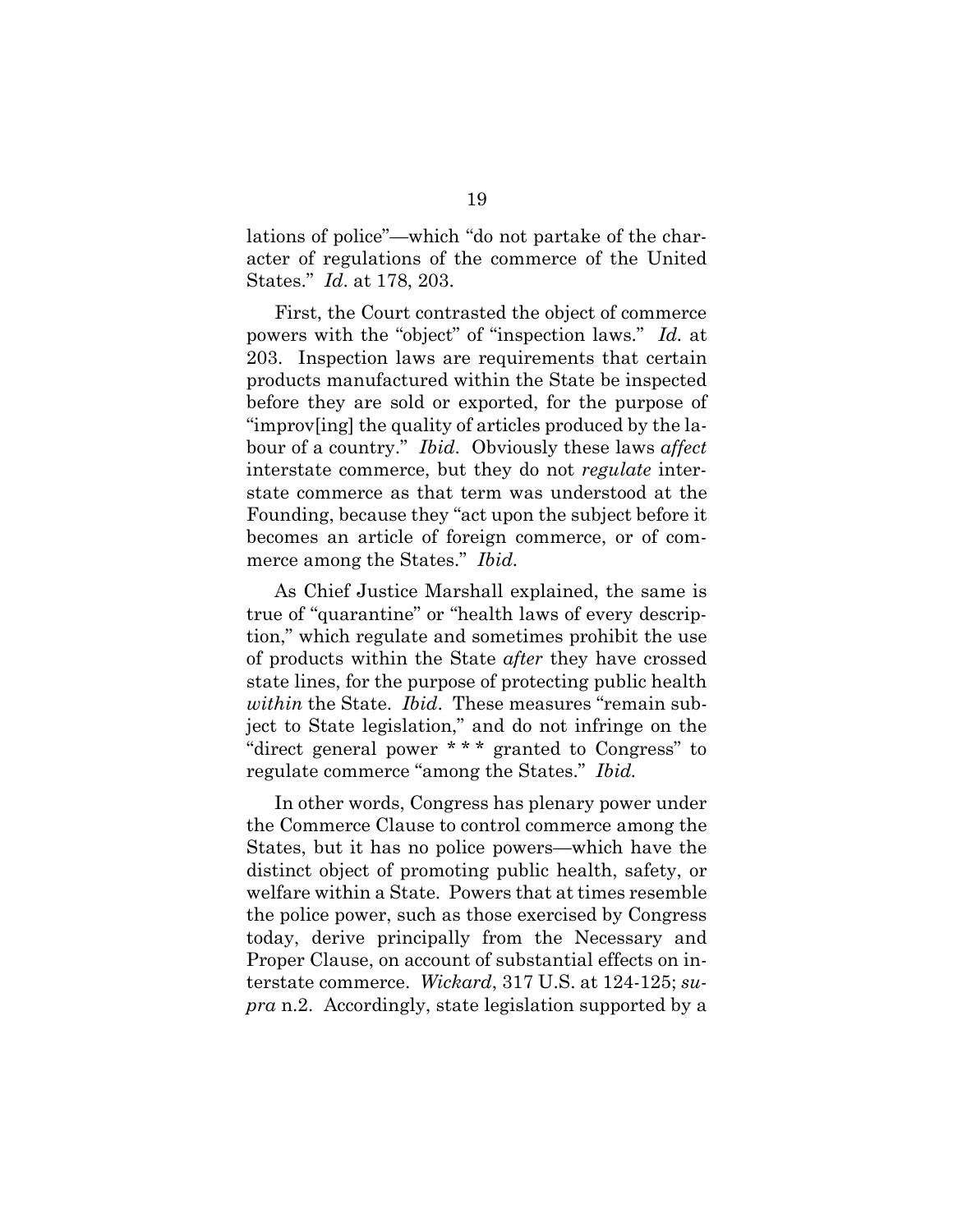legitimate police power does not intrude on the exclusive federal commerce power. "Marshall agreed that so long as the state laws were passed for those noncommercial purposes, they could not be considered impermissible regulations of commerce." Ilan Wurman, *The Origins of Substantive Due Process*, 87 U. Chi. L. Rev. Online 815, 840 (2020).

<span id="page-29-2"></span><span id="page-29-0"></span>In the final step of its analysis, the Court discussed the result when state and federal law diverged. "[I]n exercising the power of regulating their own purely internal affairs, whether of trading or police," States may inadvertently enact laws that "come into collision with an act of Congress." *Gibbons*, 22 U.S. at 209-210. If such a collision occurs, it would not matter "whether those [state] laws were passed in virtue of a concurrent power 'to regulate commerce with foreign nations and among the several States,' or, in virtue of a power to regulate their domestic trade and police." *Id.* at 210. Regardless of the power exercised, state law must yield to federal.

<span id="page-29-1"></span>Justice Johnson went even further, embracing the position that New York's steamboat monopoly law was a direct attempt to regulate which steamboats could engage in commerce between New Jersey and Manhattan, and thus infringed Congress's exclusive commerce power even if Congress had not legislated. Id. at 235 (Johnson, J., concurring). The majority did not dispute Justice Johnson's point, but declared it unnecessary to resolving the case.

In sum, according to the Marshall Court, Congress possesses the whole of the power to regulate "commerce which concerns more States than one," while the States retain the power to regulate conduct within their own borders. 22 U.S. at 194. If Congress passes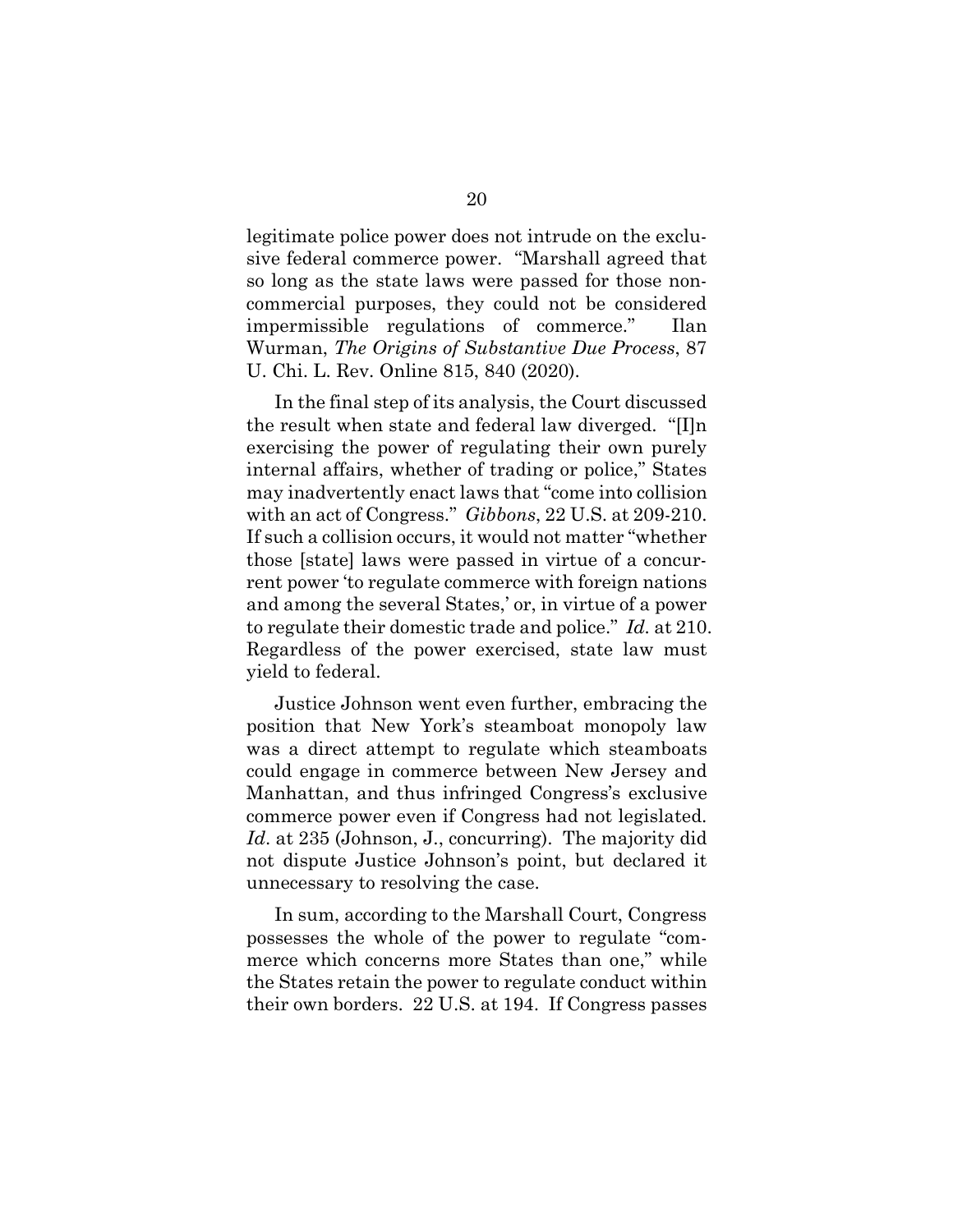a law within the scope of its Commerce Clause power, it preempts any inconsistent state law—even one supported by the state's police power. If a State passes a police power regulation—one regulating conduct within the State, aimed at protecting its citizens—and that law does not conflict with federal legislation, it is enforceable even if it has some effect on interstate commerce. But if a State purports to regulate the movement of goods across state lines for a purpose other than preventing harms within its boundaries say, the purpose of punishing moral evils that take place in the course of production in another State the law cannot be supported by the police power, and it intrudes on Congress's exclusive power to decide which products can cross state lines.

<span id="page-30-1"></span><span id="page-30-0"></span>Five years after *Gibbons*, the Supreme Court confronted a State's exercise of the police power affecting interstate commerce in the absence of federal legislation. In *Willson* v. *Black-Bird Creek Marsh Co.*, 27 U.S. 245 (1829), Delaware authorized a private company to build a dam that obstructed movement on a navigable waterway, for the purpose of ameliorating the health effects of a disease-ridden marsh. Although Congress may regulate navigable waters under its commerce powers, "[C]ongress ha[d] passed no such act." *Id.* at 251-252. Consequently, the constitutionality of the Delaware law authorizing construction of a dam rose and fell entirely upon whether the State had legitimately exercised its police powers.

The Court held that it had. The authorizing statute sought to dam a creek that passed through "a deep level marsh" where "the tide flows for some distance," such that "[t]he value of the property on its banks" and the "health of the inhabitants" were "enhanced" and "improved" by the dam's construction. *Id.* at 251.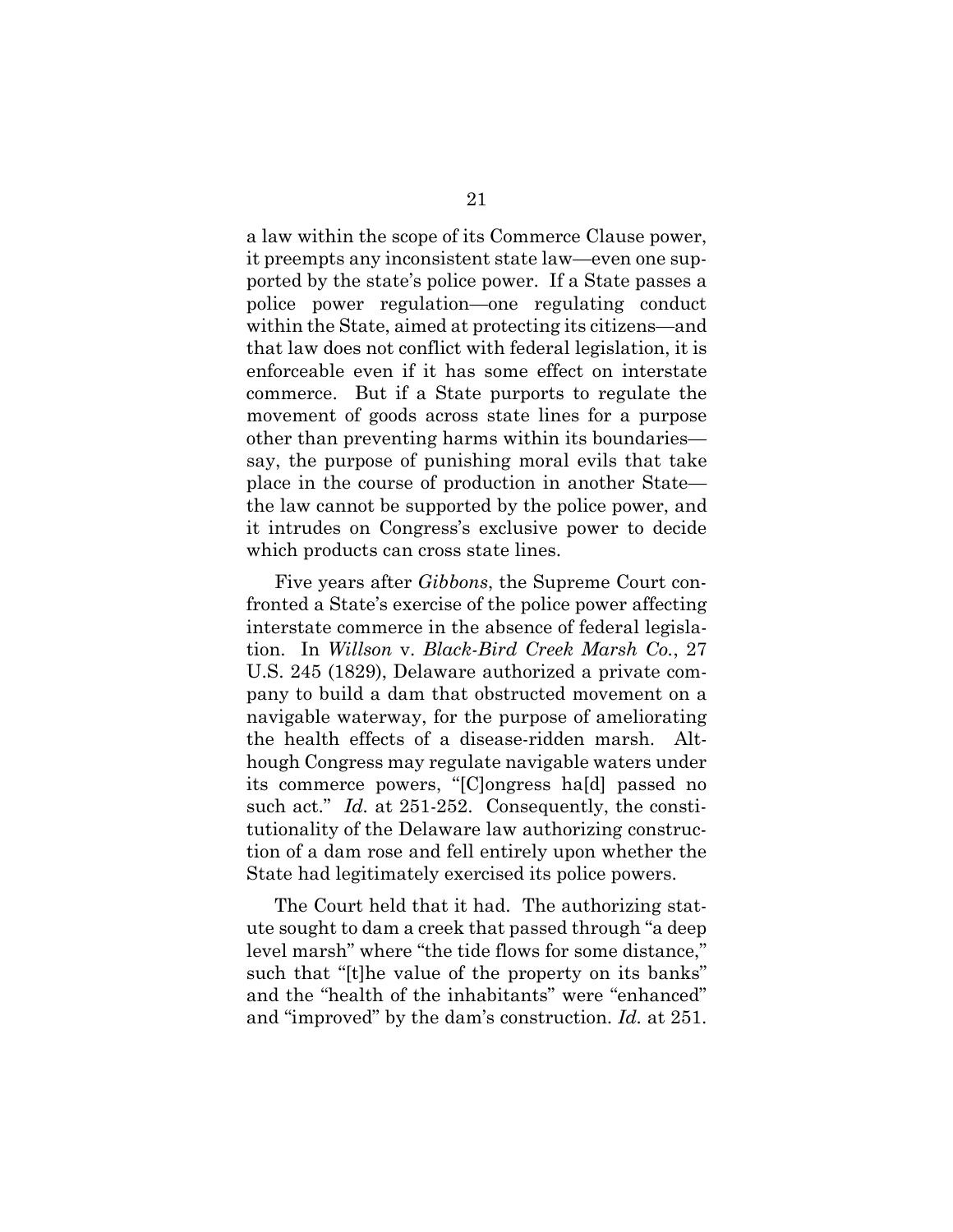<span id="page-31-2"></span>The "[m]easures calculated to produce these objects," the Court reasoned, "are undoubtedly within those [powers] which are reserved to the states." *Ibid.* Because the object of Delaware's law was to benefit property values and residents' health, and because it did not conflict with any congressional act, the law was valid. *Id.* at 251-252. The Court did "not think that the act \* \* \* can, under all circumstances of the case, be considered as repugnant to the power to regulate commerce in its dormant state, or as being in conflict with any law passed on the subject." *Id.* at 252. Measures calculated to advance a legitimate police power purpose, unlike those designed to interfere with commerce, could thus be upheld. Wurman, 87 U.Chi. L. Rev. Online at 842; see also *City of New York*  v. *Miln*, 36 U.S. 102, 137 (1837) ("[W]hilst a state is acting within the legitimate scope of its power as to the end to be attained, it may use whatsoever means, being appropriate to that end, it may think fit; although they may be the same, or so nearly the same, as scarcely to be distinguishable from those adopted by congress acting under a different power.").

<span id="page-31-3"></span><span id="page-31-1"></span><span id="page-31-0"></span>Later cases identified discrete exceptions to the exclusivity of Congress's power to regulate interstate commerce, while recognizing that "[w]hatever subjects of this [commerce] power are in their nature national, or admit only of one uniform system, or plan of regulation, may justly be said to be of such a nature as to require exclusive legislation by Congress." *Cooley* v. *Bd. of Wardens*, 53 U.S. 299, 319 (1851). Where "different rules may be suitable for different localities, the States may exercise powers which, though they may be said to partake of the nature of the power granted to the general government, are strictly not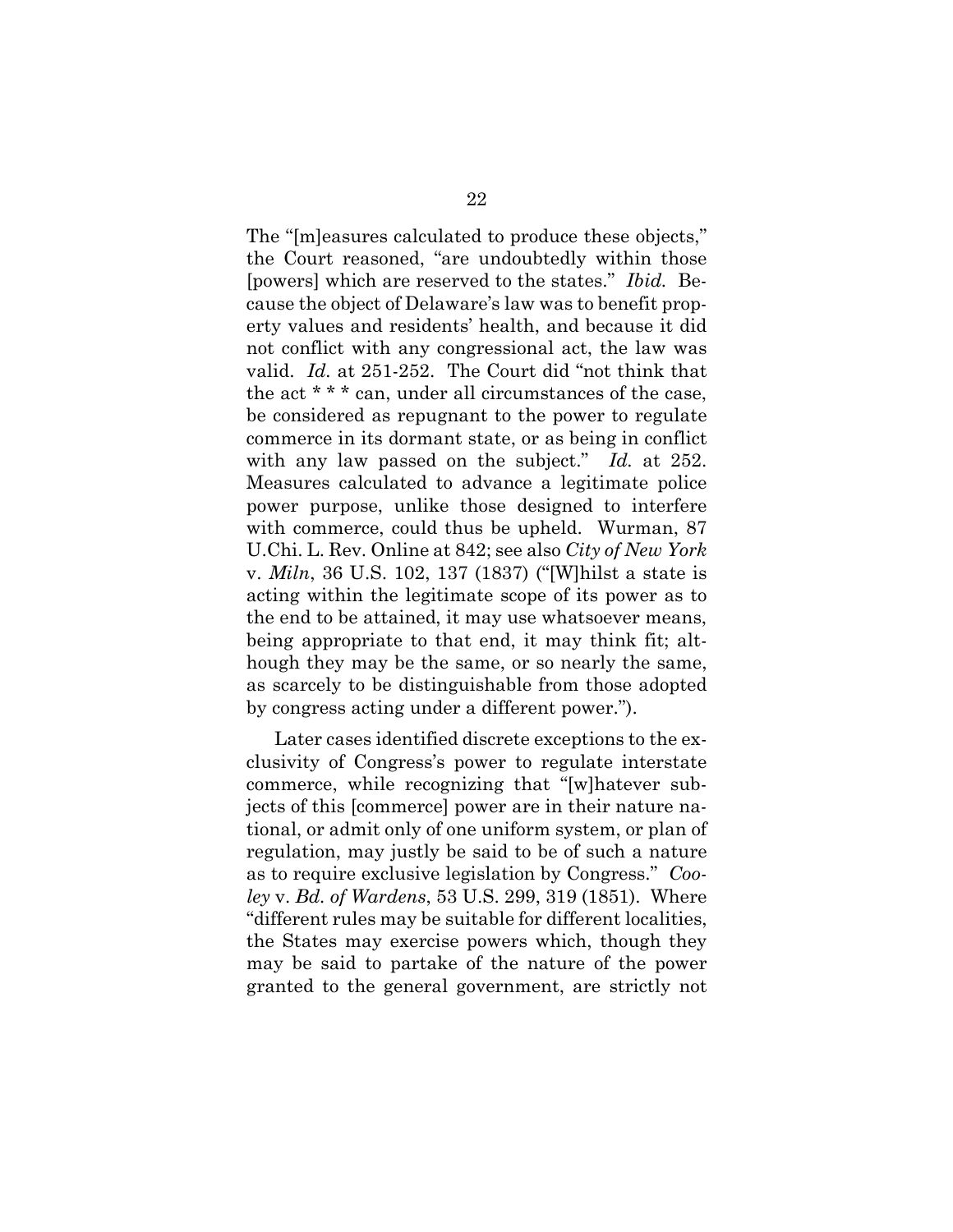such, but are simply local powers." *Leisy* v. *Hardin*, 135 U.S. 100, 109 (1890).

### <span id="page-32-3"></span>**C. The structure of the Constitution presupposes and reinforces the rule against extraterritorial regulation by States.**

<span id="page-32-6"></span><span id="page-32-2"></span>Beyond the Constitution's limits on commercial regulation, the document's broader structure provides additional grounding for the rule against extraterritorial regulation by States. Each State's equal dignity and sovereignty under the Constitution implies constitutional "limitation[s] on the sovereignty of all of its sister States." *Hyatt*, 139 S. Ct. at 1497 (quoting *World-Wide Volkswagen Corp*. v. *Woodson*, 444 U.S. 286, 293 (1980)). In particular, each State's prerogative to regulate its own internal affairs is limited by the need to refrain from punishing conduct that is lawful where it occurs, based on "the need to respect the interests of other States." *Gore*, 517 U.S. at 571. Thus, a State "may not impose economic sanctions \* \* \* with the intent of changing \* \* \* lawful conduct in other States." *Id.* at 572.

<span id="page-32-5"></span><span id="page-32-4"></span><span id="page-32-1"></span><span id="page-32-0"></span>The Court's extraterritoriality cases illustrate this principle. In *Ogden* v. *Saunders*, the Court explained that when States "pass beyond their own [territorial] limits \* \* \* there arises a conflict of sovereign power \* \* \* which renders the exercise of such a power incompatible with the rights of other States, and with the constitution of the United States." 25 U.S. 213, 369 (1827) (opinion of Johnson, J.); see also *Boyle* v. *Zacharie*, 31 U.S. 635, 643 (1832) (Story, J.) (confirming that Justice Johnson spoke for the *Ogden* majority). Likewise, in *New York Life Insurance Co*. v. *Head*, the Court invalidated a Missouri law that purported to ban modifying, in New York, a contract executed in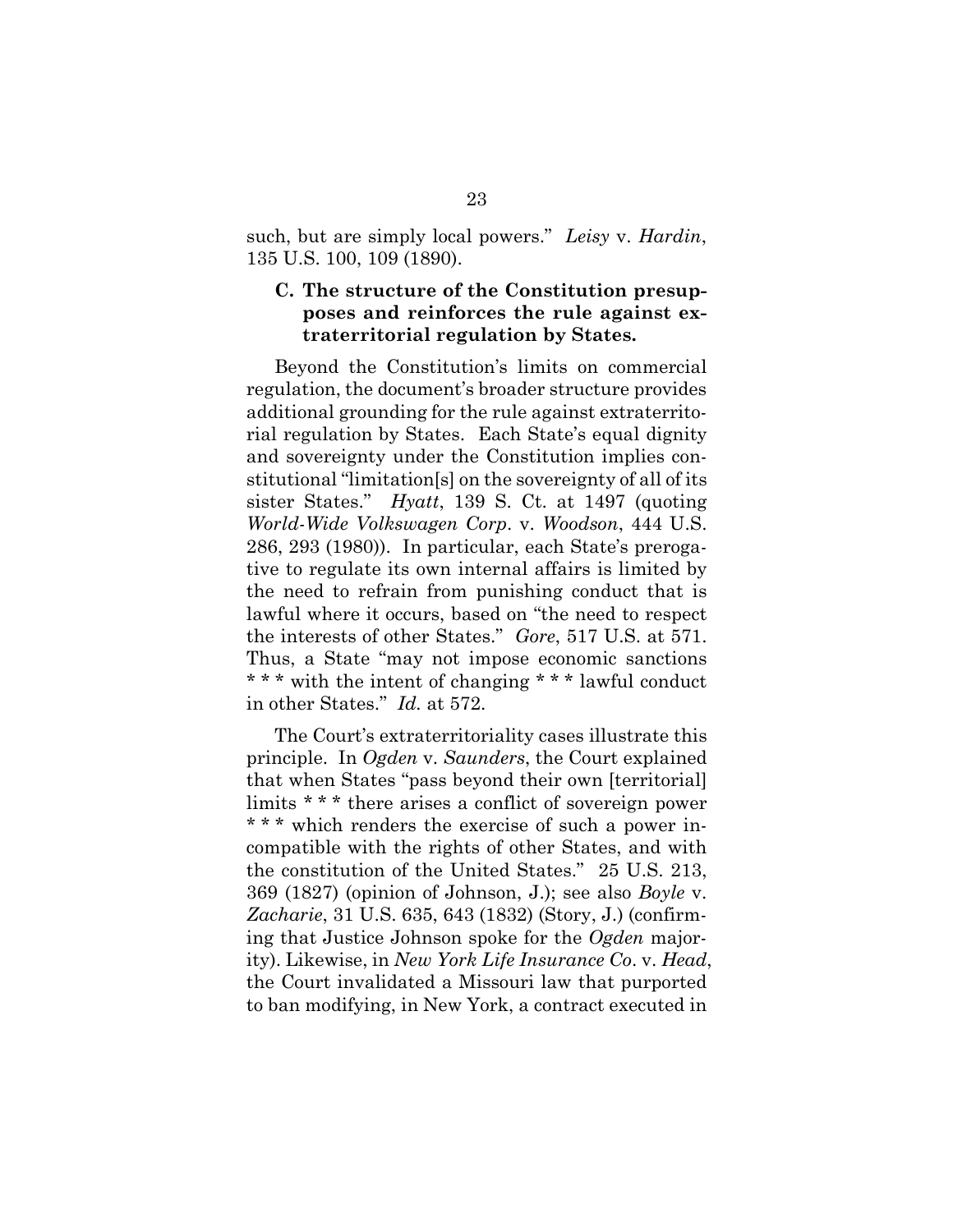<span id="page-33-4"></span><span id="page-33-1"></span><span id="page-33-0"></span>Missouri. 234 U.S. at 160. The Court explained that the extraterritorial application of Missouri law would "throw[] down the constitutional barriers by which all the States are restricted within the orbits of their lawful authority and upon the preservation of which the Government under the Constitution depends." *Id.* at 161; accord *Bonaparte*, 104 U.S. at 594. And in *Allgeyer* v. *Louisiana*, 165 U.S. 578 (1897), the Court struck down a Louisiana statute that banned procuring an insurance policy from an out-of-state insurer that had not complied with Louisiana's licensing requirements. There, as here, there was no showing that the affected out-of-state contracts had any negative material effect within the regulating State.

<span id="page-33-5"></span><span id="page-33-3"></span>\* \* \*

In sum, the States have never possessed the power to regulate beyond their borders.3 For a territorially

<span id="page-33-7"></span><span id="page-33-6"></span><span id="page-33-2"></span><sup>3</sup> Enforcing the Constitution's territorial limits on state power is particularly important after *Klaxon Co*. v. *Stentor Electric Manufacturing Co.*, 313 U.S. 487 (1941), which held that "in diversity cases the federal courts must follow conflict of laws rules prevailing in the states in which they sit" instead of neutral rules drawn from the general law of conflicts. *Id.* at 494; *cf.* William F. Baxter, *Choice of Law and the Federal System*, 16 Stan. L. Rev. 1, 27-31 (1963) (discussing the long history of independent federal-court judgment on conflicts issues). "Largely because of *Klaxon*, diversity jurisdiction no longer checks states' tendencies to favor in-state interests by extending the reach of certain laws beyond their own borders." Caleb Nelson, *The Persistence of General Law*, 106 Colum. L. Rev. 503, 567 (2006) (citing Laycock, *supra*, at 282); see also Henry J. Friendly, *The Historic Basis of Diversity Jurisdiction*, 41 Harv. L. Rev. 483, 496 (1928); *Saunders*, 25 U.S. at 359 (Johnson,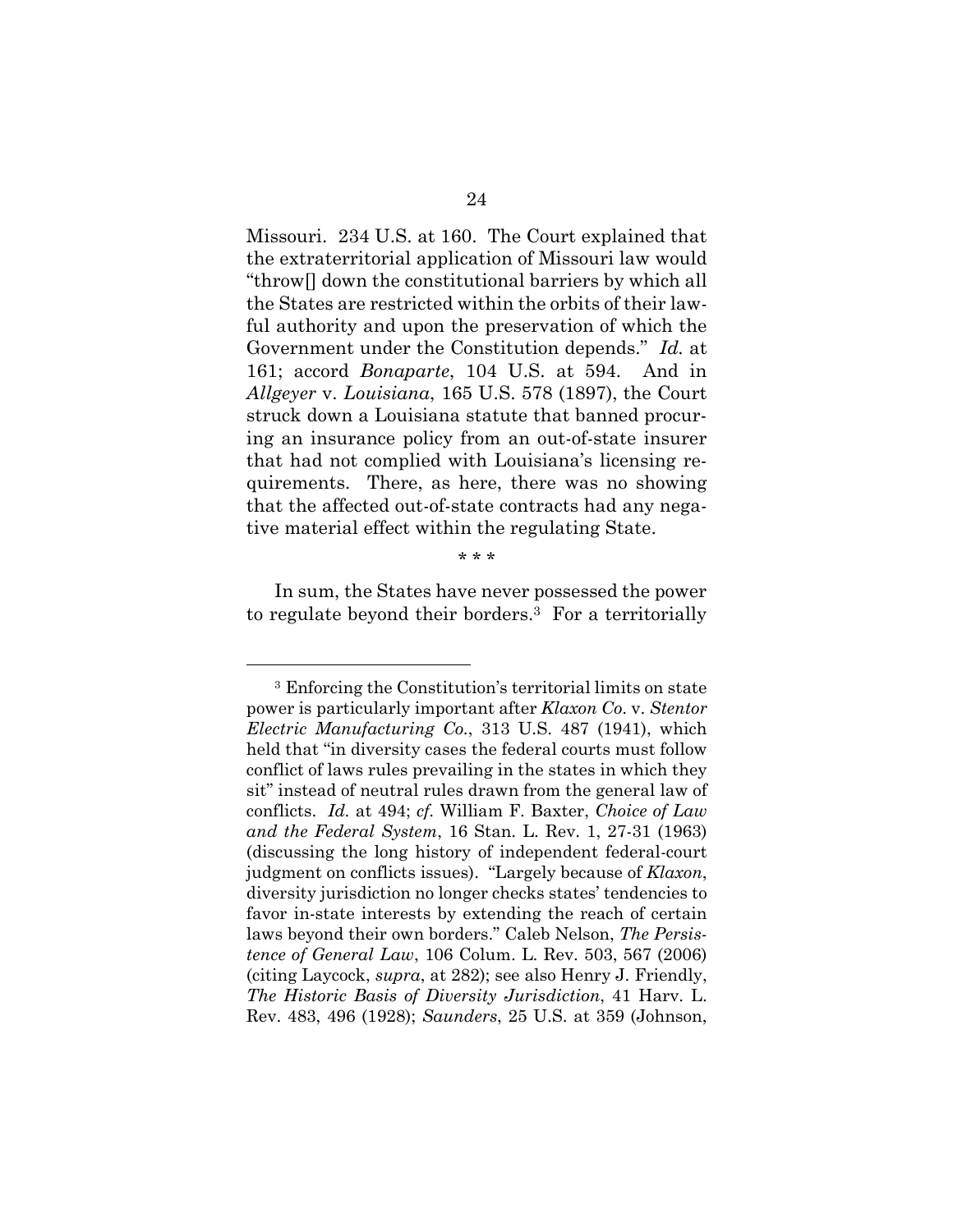limited state law—such as a price control, an embargo on certain goods, or a dam built on a navigable waterway—that affects commerce in or with another State to be a legitimate exercise of the police power, it must be aimed at protecting the health, safety, or welfare of its citizens and use means appropriate to that end. Otherwise, the State both exceeds its inherent constitutional power and invades Congress's exclusive prerogative to regulate interstate commerce.

**II. Proposition 12 impermissibly regulates conduct that lawfully takes place in other States, and thus attempts to exercise a power that California does not have.** 

Proposition 12 is unconstitutional for every reason discussed above. It lacks any valid justification under California's police power, regulates commerce that is exclusively within Congress's power to regulate, and exceeds the scope of California's sovereignty.

Proposition 12 regulates commerce, not the health, safety, or welfare of its inhabitants. The law prohibits the sale of pork produced with prevailing commercial methods, and its practical effect is to require out-ofstate pork producers to comply with its terms to keep participating in the national market. Indeed, the law's proposed implementing regulations would directly regulate out-of-state producers by requiring

J.) (stating that the establishment of federal courts was intended to address conflict of laws).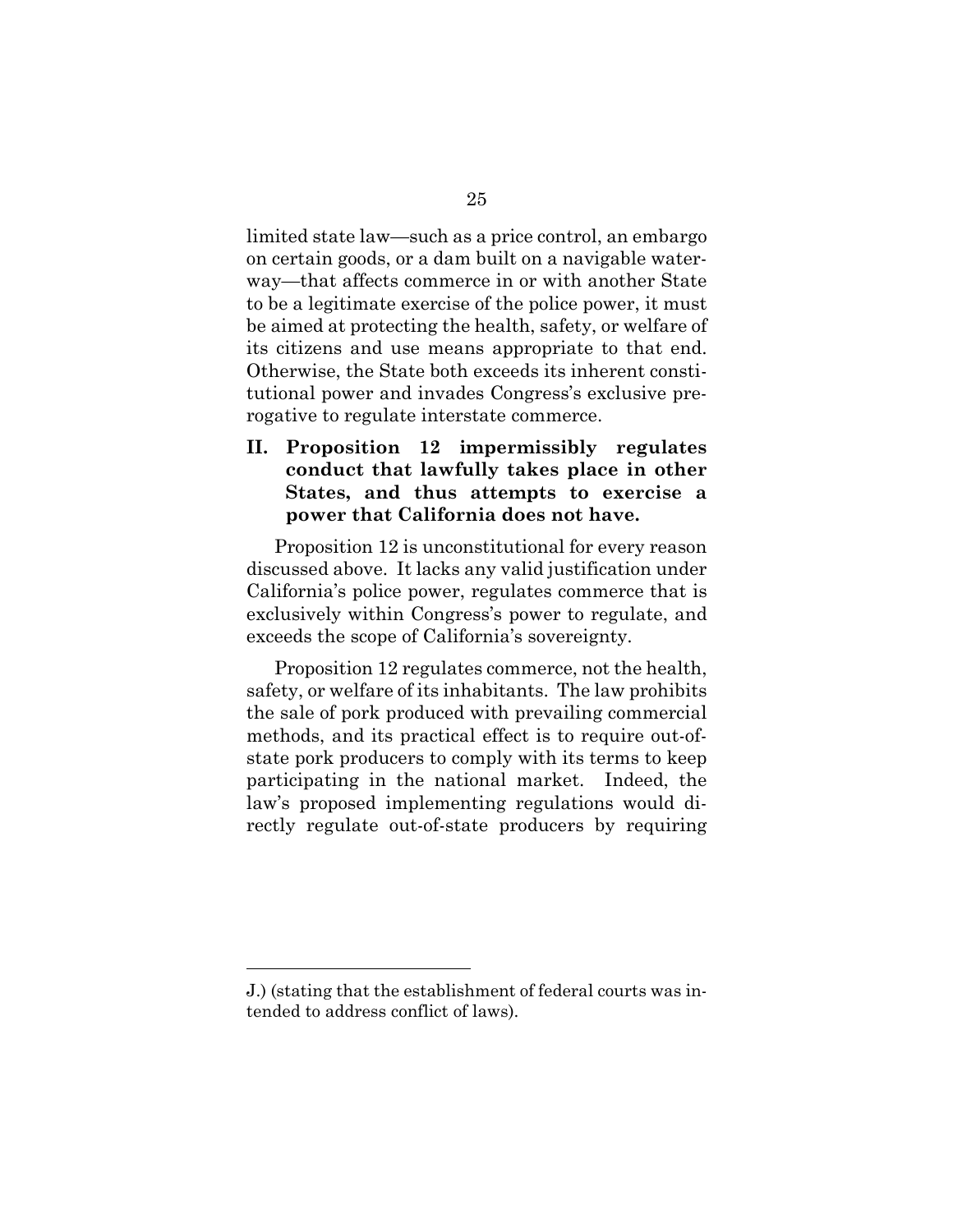them to allow CDFA agents to inspect their facilities and records. Pet. App. 123a.<sup>4</sup>

California's police power doubtless includes regulating animal mistreatment—insofar as the mistreatment takes place in California. But California cannot, in the name of protecting the health, safety, and welfare of *its* citizens, leverage the market power of those citizens to impose its idiosyncratic brand of animal husbandry beyond its borders.<sup>5</sup> Nor can it displace other States' judgments about how best to balance animal welfare and economic concerns within their own borders. Other than with respect to the 0.13% of the breeding herd that California hosts, the behavior that California seeks to regulate takes place entirely beyond its borders, in the various States where the pork is produced, and is complete before the relevant pork products reach California's borders.

In a self-evident attempt to evade the constitutional prohibition on extraterritorial regulation, Proposition 12's drafters purported to address "the risk of foodborne illness and associated negative fiscal impacts on the State of California." Pet. App. 37a. But on this record, that rationale is purely pretextual, and California does not seriously contend otherwise. Pet. 30; Pet. App. 75a-76a, 226a-228a. Pork produced in

<sup>4</sup> Although the implementing regulations are not final, they confirm California's purpose of directly regulating out-of-state activity.

<span id="page-35-0"></span><sup>5</sup> The analysis would likely be different if the State itself were buying the pork, and thus acting as a market participant, rather than regulating what pork its inhabitants may buy. See *Reeves Inc.* v. *Stake*, 447 U.S. 429 (1980).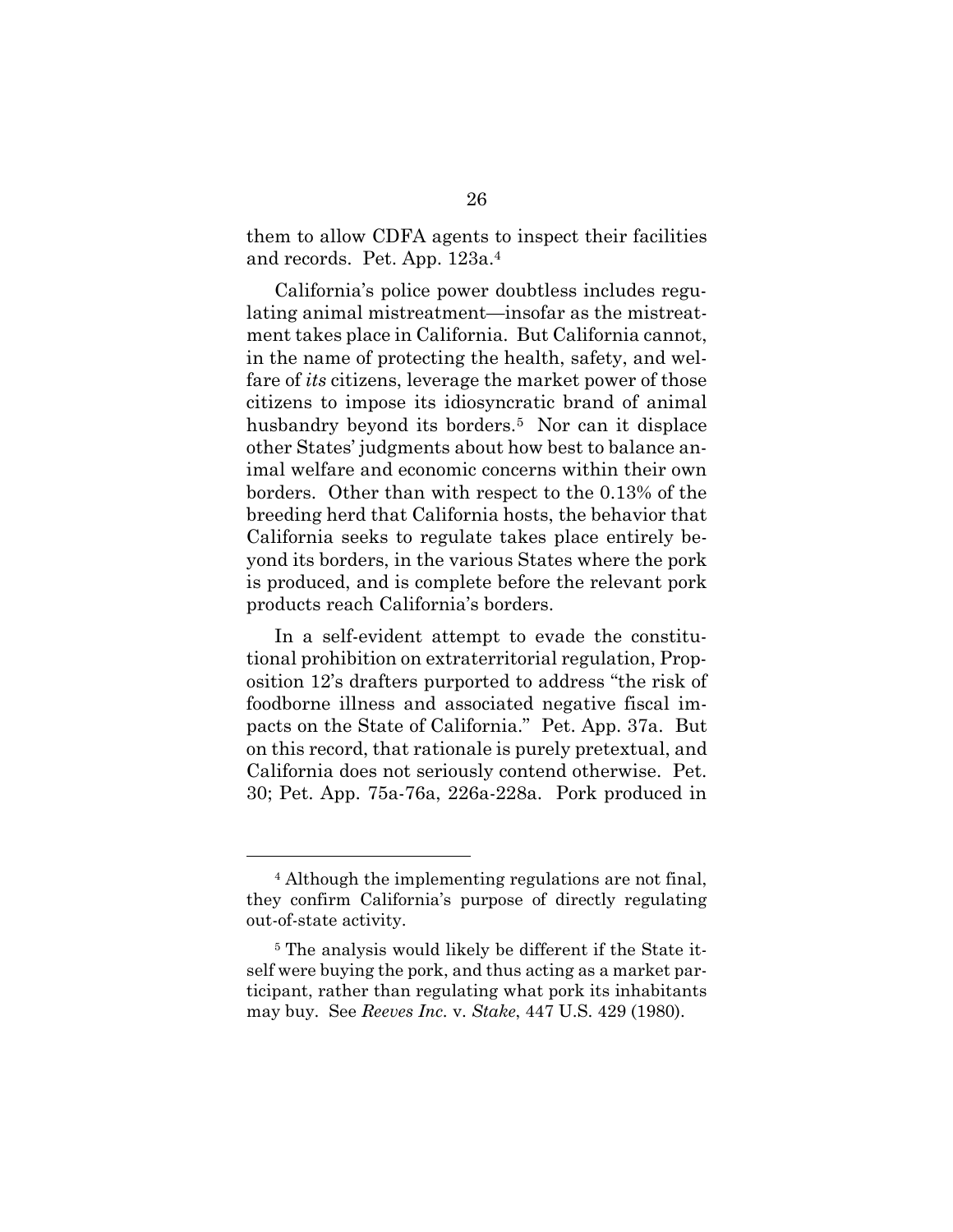compliance with California's rules is indistinguishable from pork produced through conventional methods. Indeed, that is why the implementing regulations contemplate California inspectors roaming around the country. If the pork itself were different, California could enforce the rules by inspecting the imported products when they arrive at its doorstep.

<span id="page-36-1"></span>Although a statute that is genuinely "calculated to produce" a result within the police power might not "be considered as repugnant to the power to regulate commerce in its dormant state" (*Willson*, 27 U.S. at 251-252), this is not a case where the imported product—say, an unhealthy product, or one that will cause pollution or other negative effects when used—has material effects in California. California has shown no ill health effects from pork derived from pigs born to sows that were held in less than 24 square feet of "useable space." Cal. Health & Saf. Code §§ 25991(a), (e). Under these circumstances, California cannot announce an embargo on pork produced in compliance with the standards of, say, Ohio or North Carolina.

<span id="page-36-2"></span><span id="page-36-0"></span>Nor can Proposition 12 be sustained as an exercise of the power to regulate on behalf of the "morals" of California's inhabitants, in addition to "health, safety, and welfare" generally. California's law is not aimed at preventing the unethical treatment of animals in California, but rather at protecting animals across the country from confinement contrary to California law. California's stated justifications confirm that the law was not passed "with a view to those subjects" it is free to regulate. *Gibbons*, 22 U.S. at 203-204. Its aim is regulating animal cruelty nationwide. Pet. 6. This issue is beyond the power of one State and can be addressed only by Congress. Were the law otherwise, a State could declare a moral objection to anything, and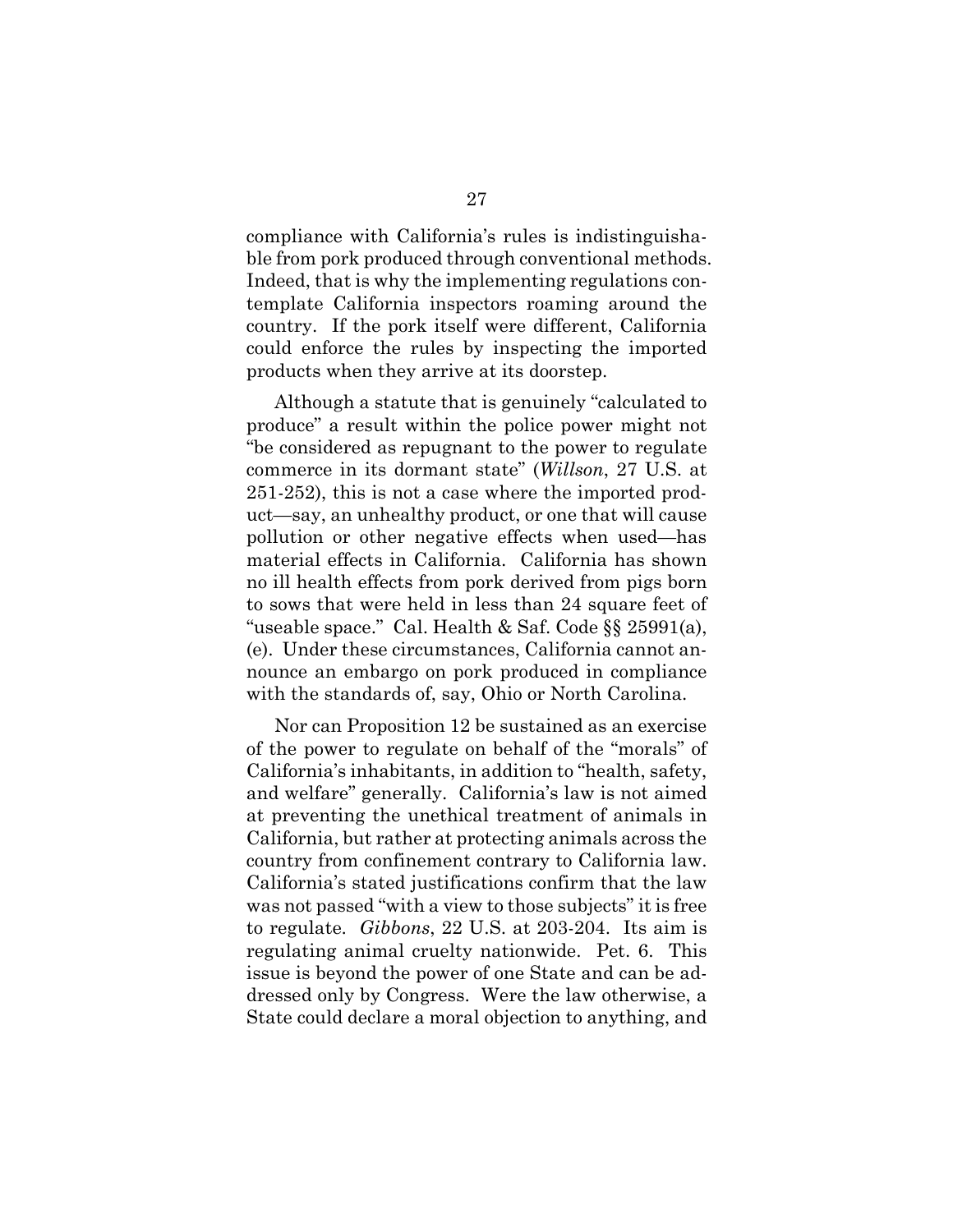thus block imports of anything. But as we have shown, the Commerce Clause requires a minimum level of comity toward other States' commercial activities.

## <span id="page-37-0"></span>**III. This Court need not apply** *Pike* **balancing to conclude that California lacks the power to enact this law, but the law nonetheless fails to serve a legitimate interest under** *Pike***.**

As we have shown, Proposition 12 cannot be reconciled with the original public meaning of the Constitution and the limitations that it imposed on the powers of States. But as petitioner explains, *Pike* v. *Bruce Church, Inc.*, 397 U.S. 137 (1970), provides an additional basis for reversing the judgment below.

Indeed, *Pike* itself recognized that a statute does not satisfy the Constitution unless it "effectuate[s] a legitimate local public interest." 397 U.S. at 142. In its application to pork farmed outside of California, Proposition 12 fails this precondition for the simple reason that regulating the conditions under which pork is produced in other States is not a "legitimate local public interest" of California's—*i.e.*, a subject that it is free to regulate under its police power. Accordingly, even under *Pike* balancing, Proposition 12 should be invalidated.

Alternatively, however, the Court can simply hold that California's law directly and indirectly regulates conduct occurring within another State without a valid justification—and thus restore the categorical distinction between regulations that fall within the States' police powers and those that intrude on Congress's exclusive power over interstate commerce.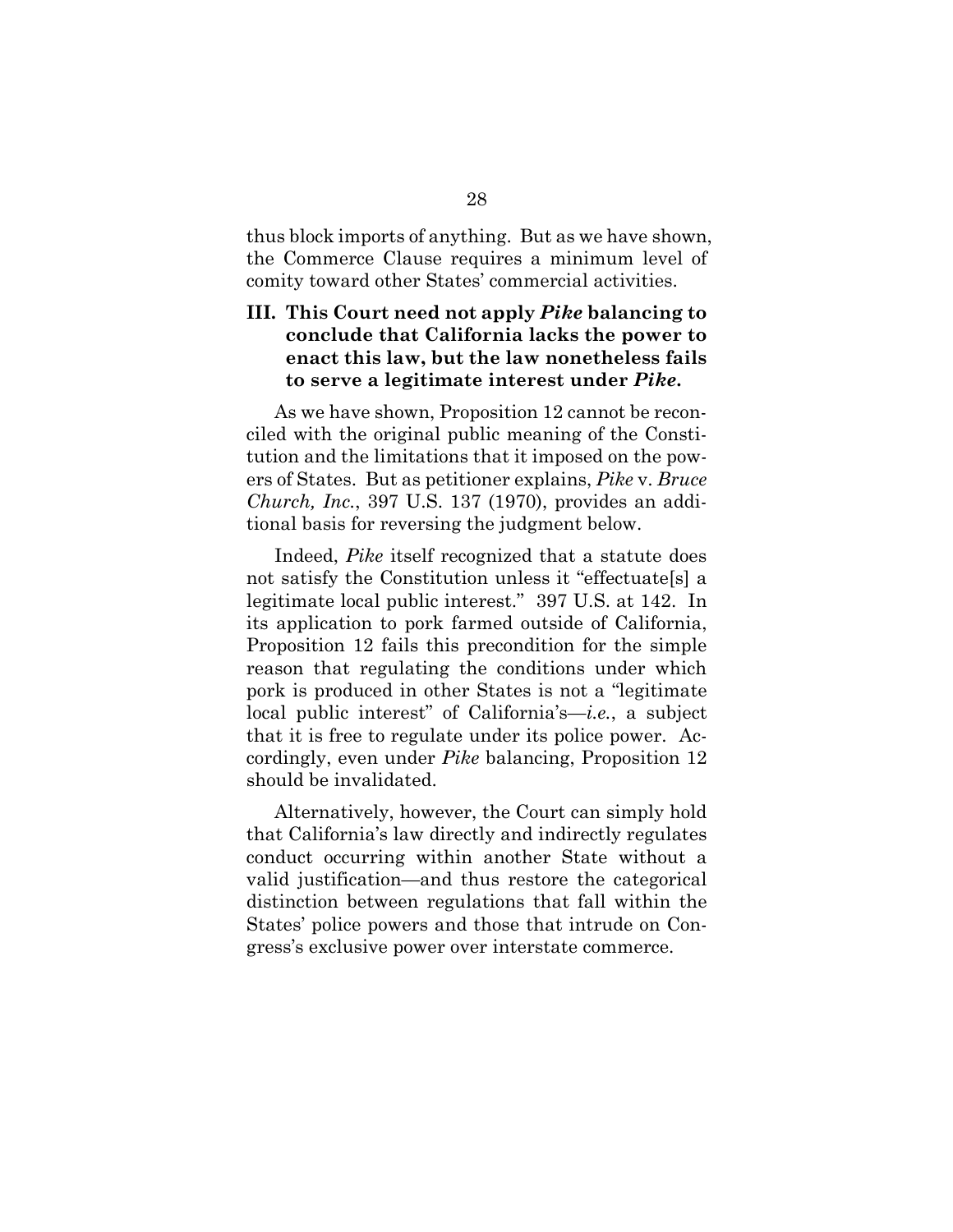## **IV. California is increasingly leveraging its regulatory power over the largest state product market in the Nation to regulate conduct in other States.**

Finally, the effect of upholding the judgment below would be wide-ranging and severe. Proposition 12's pork provision is only one of California's many attempts to deploy the purchasing power of its citizens to regulate the manner in which goods are produced beyond California's borders.

<span id="page-38-2"></span><span id="page-38-0"></span>Other provisions of Proposition 12 constitute similarly impermissible extraterritorial regulation. Along with pork, Proposition 12 regulates the manner in which egg-laying hens and veal calves are held nationwide. Cal. Health & Safety Code § 25990. And other California laws take the same approach. For instance, California Health and Safety Code Section 25981 prohibits force-feeding a bird for the purpose of "enlarging the bird's liver," a standard means of commercially producing foie gras. *Id.* § 25981. Relatedly, section 25982 purports to prohibit selling any product "in California if it is the result of force-feeding a bird for the purpose of enlarging [its liver]." *Id.* § 25982.

<span id="page-38-1"></span>If such uses of the State's market power are valid, California and other States are certain to exercise the power in increasingly broad and extraterritorial ways. California recently attempted to require the boards of directors of public companies headquartered there to meet gender parity quotas. CA Senate Bill 826. If California were to ban the purchase of products in the State made by companies, in- or out-of-state, that did not satisfy SB 826's parity requirement, such a law would present constitutional issues like those posed by Proposition 12. Under California's reading of the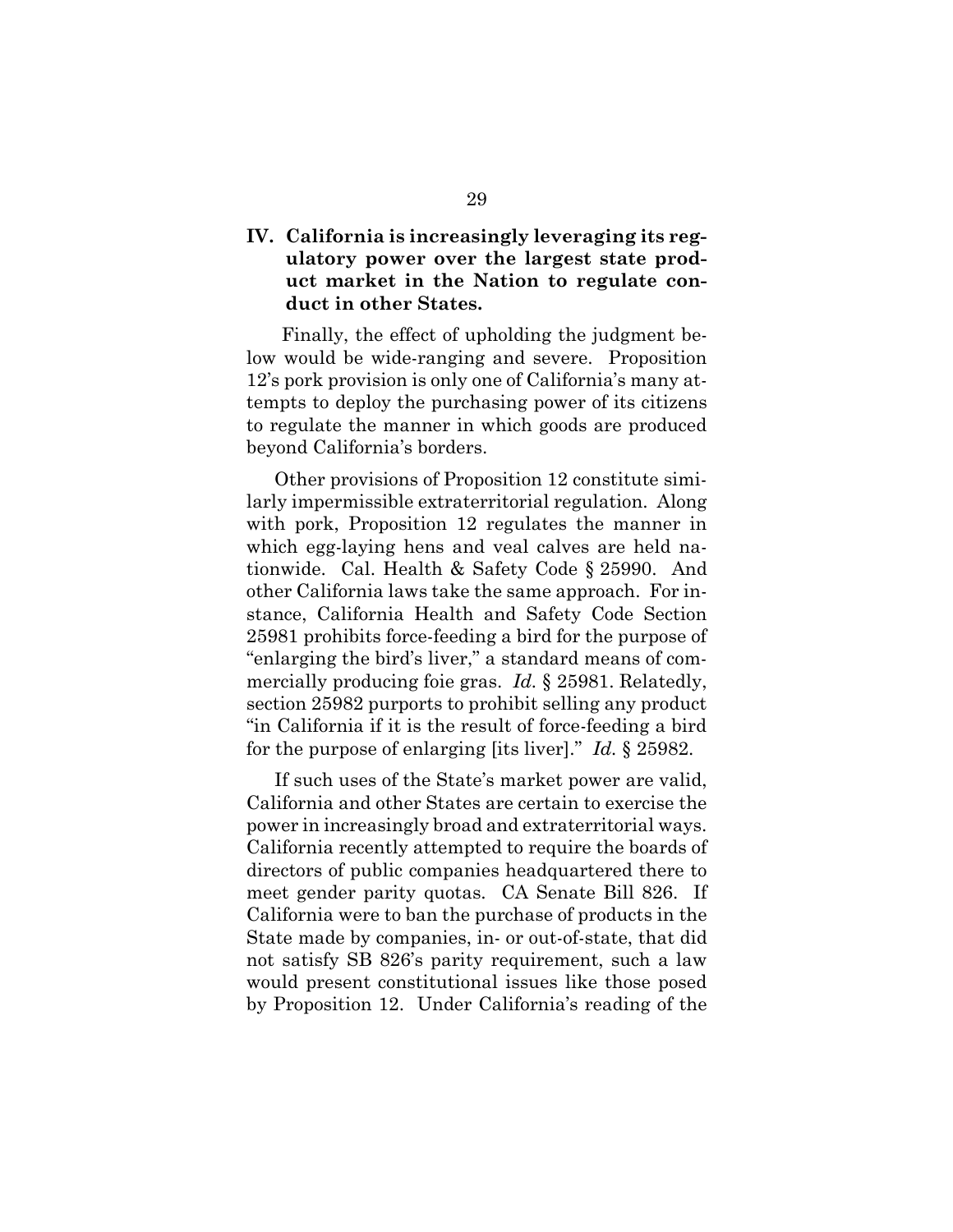Commerce Clause, moreover, the State might be able to require out-of-state companies to comply with various environmental, social, and governance (ESG) criteria to sell products in California. On the other end of the spectrum, States might choose to only allow the importation of products produced in "open shops" or by workers paid less than a particular wage, or attempt to impose their policy preferences on social media companies nationwide. In short, whatever their policy preferences, upholding Proposition 12 will undoubtedly inspire other populous and economically powerful States to pass extraterritorial regulations.

Such schemes would contravene the interstate cooperation in commercial matters that animates the Commerce Clause and would exceed the "residuum of sovereignty" that California retains under the Constitution. In short, our Nation's charter forbids States from using their commercial assets, whether deep-water ports or a deep-pocketed citizenry, to control and exploit other States.

#### **CONCLUSION**

For the foregoing reasons, the judgment of the court of appeals should be reversed.